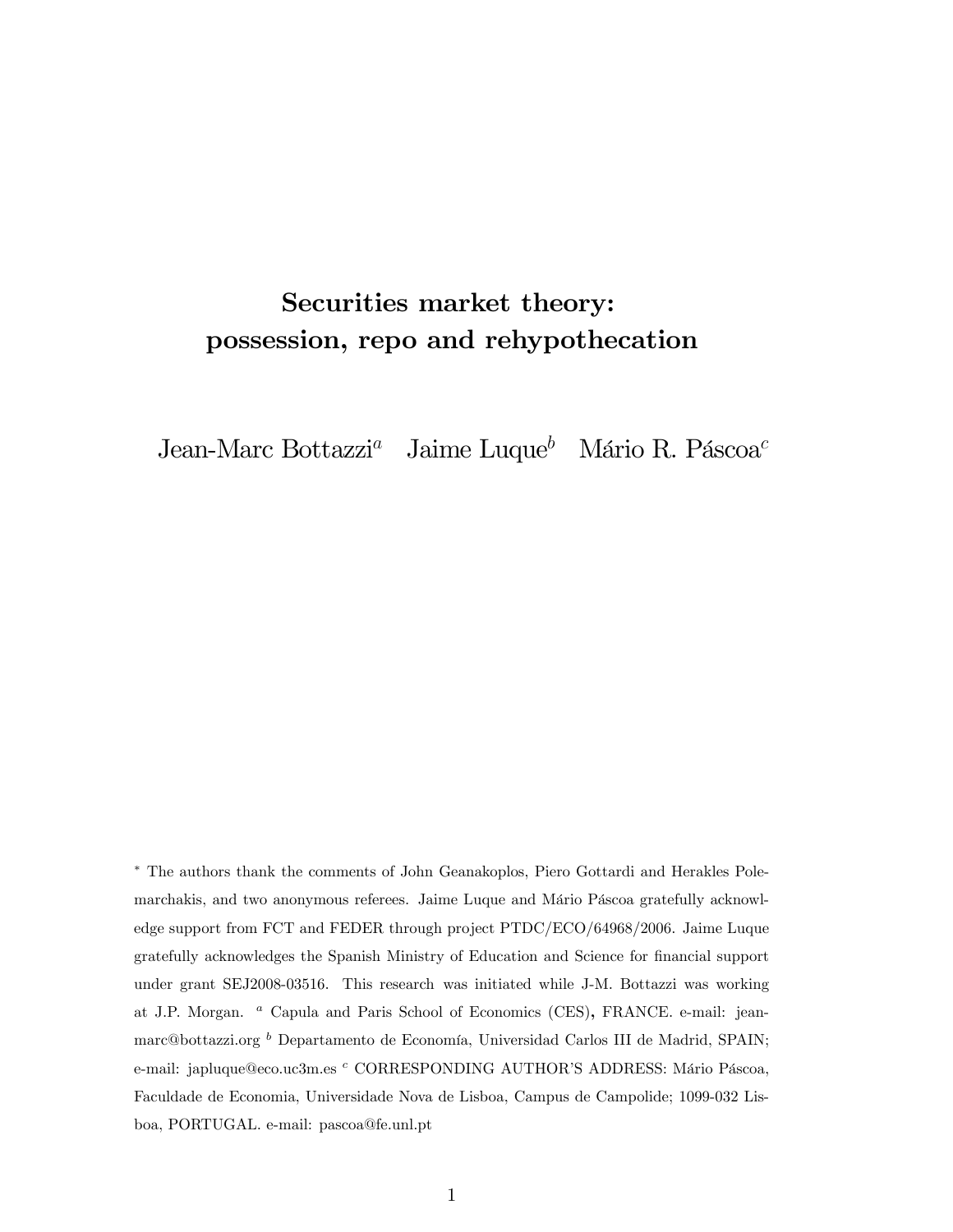Abstract. By introducing repo markets we understand how agents need to borrow issued securities before shorting them: (re)-hypothecation is at the heart of shorting. Non-negative amounts of securities in the box of an agent (amounts borrowed or owned but not lent on) can be sold, and recursive use of securities as collateral allows agents to leverage their positions. A binding box constraint induces a liquidity premium: the repo rate becomes special and the security price higher than expected discounted cash-flows. Existence of equilibrium is guaranteed under limited re-hypothecation, a situation secured by (current or proposed) institutional arrangements.

JEL classification numbers: D52, D53, G12.

Keywords and Phrases. re-hypothecation, repo, leverage, repo collateral multiplier, short sale, issuing, collateral, specialness, security pricing.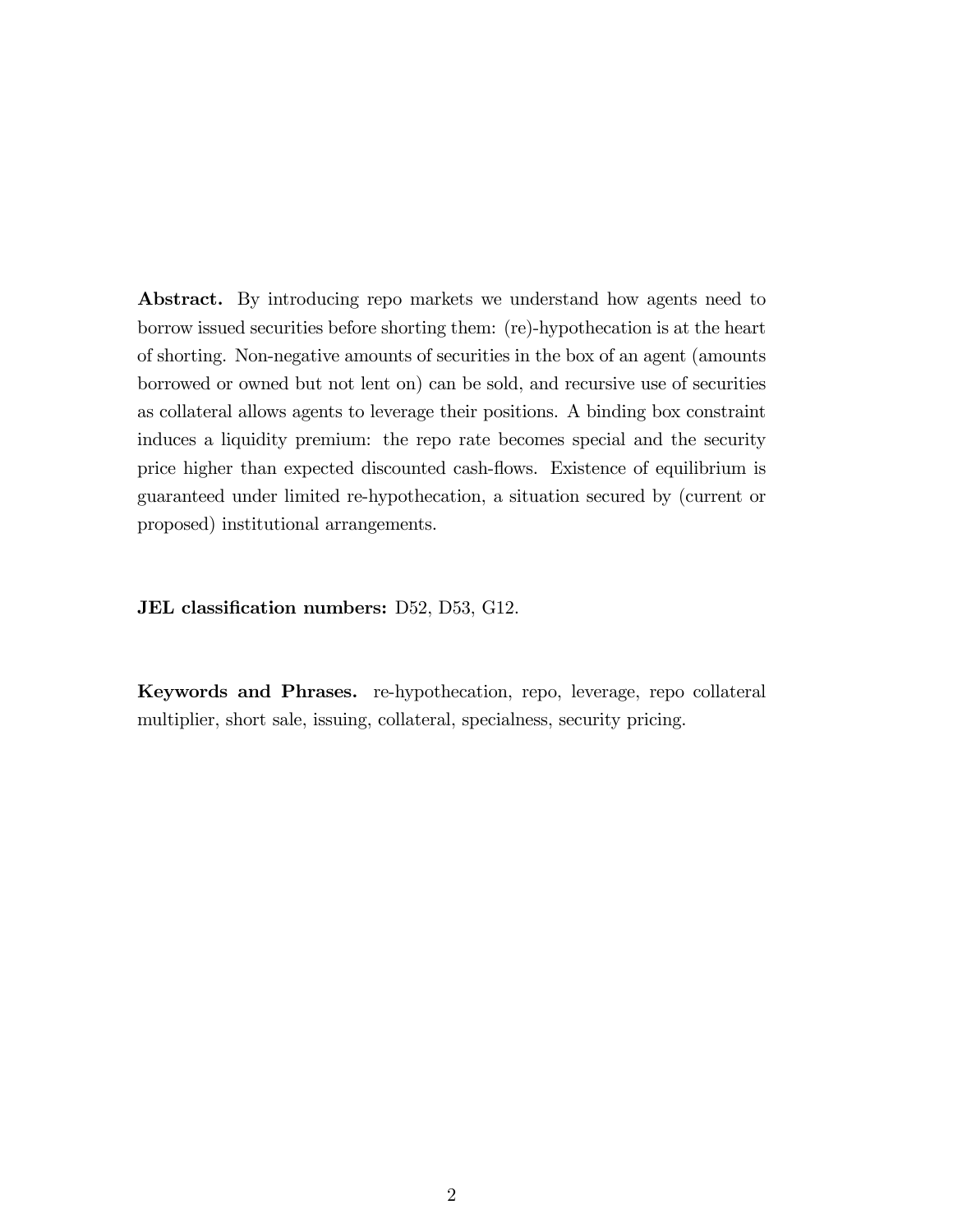# 1 Introduction

## 1.1 Motivation

Never as acutely before, has repo's role in the provision of liquidity attracted as much attention from policy-markers, as in the context of the recent credit crisis.<sup>1</sup> Yet repo and term repos have always been widely used by the central bankers. The credit protection of the collateral made repo a tool of choice in the execution of open market operations to adjust money supply, mostly through government bonds repos. In particular, repo is routinely used to drain funds.<sup>2</sup>

It is now more evident, after the recent crisis, how intricate funding, leverage and pricing are. Policy makers tried to manage the leverage cycle by intervening in repo markets, providing selective funding to prevent disorderly de-leveraging. The repo market is where the short term scarcity of securities is priced. In the recent crisis it became quite clear that the ability of large holders of securities to fund their positions can have as much impact on security prices as the fundamental value of the securities. Without taking into account repo markets, one fails to model several important aspects of the security market, namely the difference between shorting and issuing a security, how leverage can be build up and securities can have a liquidity premium due to their use as collateral in repo.

### 1.2 Hypothecation theory

So far, security market models have not distinguished properly shorting from issuing. Whereas some models allowed for an initial supply of securities, it was not clear how one could sell what one was not endowed with. The distinction is important because the right to issue is granted to a few people only: for shares it is linked to control of a firm, for issuance of debt this can only be done by the executive of a firm or a government in accordance with owners (or voters), as it potentially exposes the entire debt issuing entity to bankruptcy. On the other

<sup>1</sup>Funding and repos have been one of the main tools to normalize market conditions as funding becomes difficult. An example is the Term Auction Facility (TAF) program introduced by the Federal Reserve (official release: http://www.federalreserve.gov/newsevents/press/monetary/20071212a.htm).

<sup>&</sup>lt;sup>2</sup>Usually, in these repo operations, no specific bond categories are targeted, with the exception of the innovative repo operations on specials by the Bank of England (see www.jdawiseman.com/papers/Önmkts/opnot1609.pdf).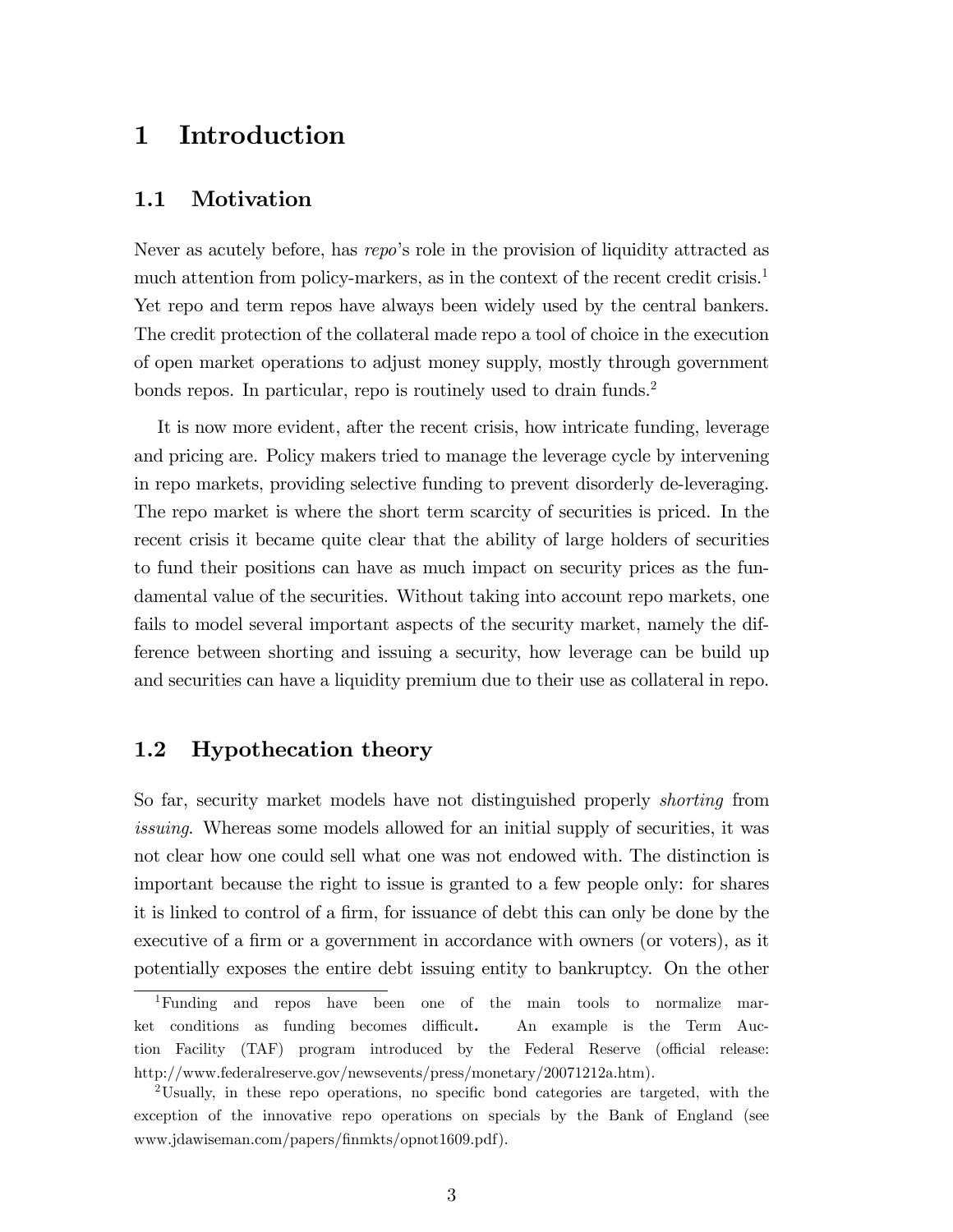hand, shorting is the activity of selling a security one just borrowed (but did not originally own). Agents' inability to issue should have a price impact, like most constraints or frictions. In the present paper we set up an institutional framework that clearly distinguishes shorting (by those that borrowed the security) and issuance (through initial endowments of the security). We focus here on shorting and for all purposes, we look at the situation after all issuance is finished.

The above distinction is the foundation for (re)-hypothecation. Once a market for lending securities is introduced, it would be impractical to require to find out if the agent in possession of the security is its original owner. In fact, rather than trying to Önd that out (like in the real-estate pre-transaction validation to know if a sale is legitimate), the securities market rules deal with the situation quite elegantly: it does not matter. The immediate rights of the agent in possession of the security title are the same as the ones of a full owner.<sup>3</sup> Any possessing agent can legitimately sell such a security or lend it further. This is what is called rehypothecation of the security and is at the core of securities market mechanisms. We use the term with a broad meaning<sup>4</sup>. Fungibility of securities means that not the same security with exact serial numbers should be returned to the lenders  $\overline{\phantom{a}}$  like with cash (and bank notes) different equivalent titles of the security are perfectly acceptable!

Possession demand has striking implications for *security pricing* and repo specialness. Standard non-arbitrage theory values assets by discounting expected cash-flows for some pricing probability. We find that this is not always valid for securities: there is a rent associated to being in possession of the physical security. In particular, the scarcity of the security affects both pricing of the security and of the repo rate. The scarcer the security, the lower the repo rate associated with borrowing the security, and the higher the value of the security. This may remind us of results where prices are impacted by frictions introduced in the model, but here no friction is introduced and rent can occur in normal conditions of a frictionless securities market: its source is the mere scarcity of the security and its possession demand.<sup>5</sup> This fundamental difference limits the

<sup>3</sup>There are collateralized funding markets in the securities world that do not obey this: the asset is pledged but the title not transferred. The asset back commercial paper (ABCP) market is an example.

<sup>4</sup>When there is a central security registry, we think of a change of name associated to the title. With bearer's security we think of the concrete equivalent: physical possession of the title is passed on.

<sup>&</sup>lt;sup>5</sup>In Araujo, Fajardo and Páscoa [3] binding collateral constraints introduced an analogous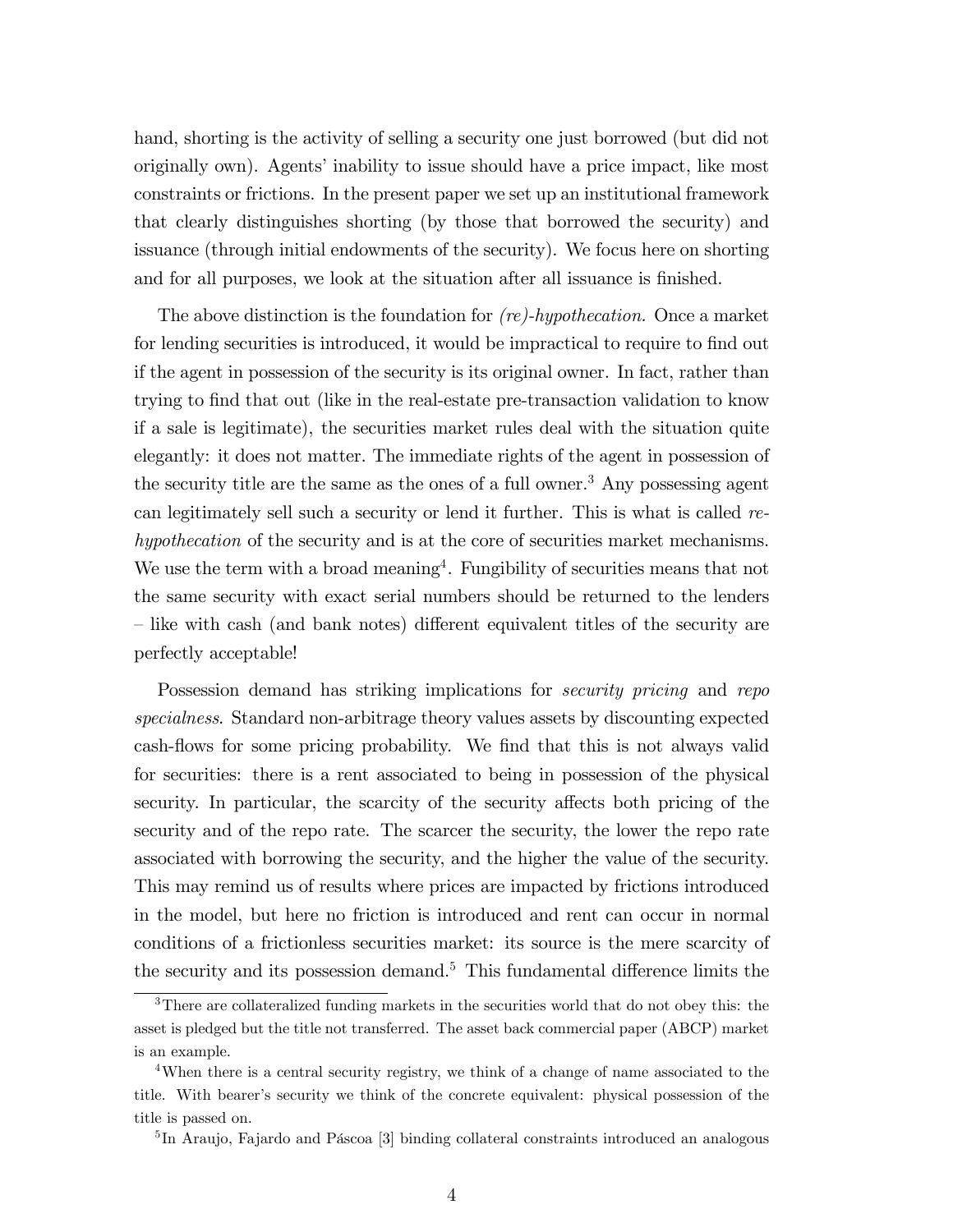applicability of derivative pricing to securities used as collateral.

Another feature of our repo model is that re-hypothecation allows agents to recursively leverage their positions. Agents who borrow securities use the short sales revenue to give new cash loans in exchange for new security borrowing and agents who lend securities use cash loans to purchase securities and lend them further.

### 1.3 Relationship with the literature

While important work has been done on the equilibrium modeling of repos (in the pioneering article by Duffie  $[10]$ , in Duffie et al.  $[11]$  and, more recently, in Vayanos and Weill [26] and Brunnermeier and Pedersen [7]), one senses that a broad general equilibrium framework that brings repo and preferences together is needed in order to understand domino effects in a leveraged economy. Without it, the understanding of the welfare implications of policies that attempt to impact leverage and funding would be quite limited. Trying to take this seriously, we build a basic general equilibrium model of repo and securities markets.

Equilibrium analysis is particularly important in a repo context since, as Duffie [10] remarks, it is possible to bound repo rates from above by arbitrage, but there is no arbitrage argument to find a lower bound and these rates may become negative. The level of such rates comes out of the equilibrium (as a price).

One should think of a repo rate as a market clearing price, influenced by funding needs, and the rent associated with holding a specific security. Securities in relative scarcity trade on special (i.e. below the General Collateral rate  $(GC)$ , which is the highest repo rate for a given term and securities issuer)<sup>6</sup>. Duffie's [10] leading paper on repo markets, first introduced *repo specialness* in the field of study. Subsequent empirical work was done by Jordan and Jordan [22]. Duffie et al. [11] modeled search in the repo market and showed that it generates a positive lending fee. Vayanos and Weill [26] built a search model and explained price differentials among otherwise identical assets. We link *specialness* to the shadow

effect on the price of mortgages and of the durable good used as collteral. In Fostel and Geanakoplos [13], assets serve as collateral for money promises and, when collateral constraints are binding, asset prices include the respective shadow values.

<sup>&</sup>lt;sup>6</sup>In the case of Treasuries and next-day repurchases, the upper bound is at or near to the overnight interest rate in the market for Federal funds.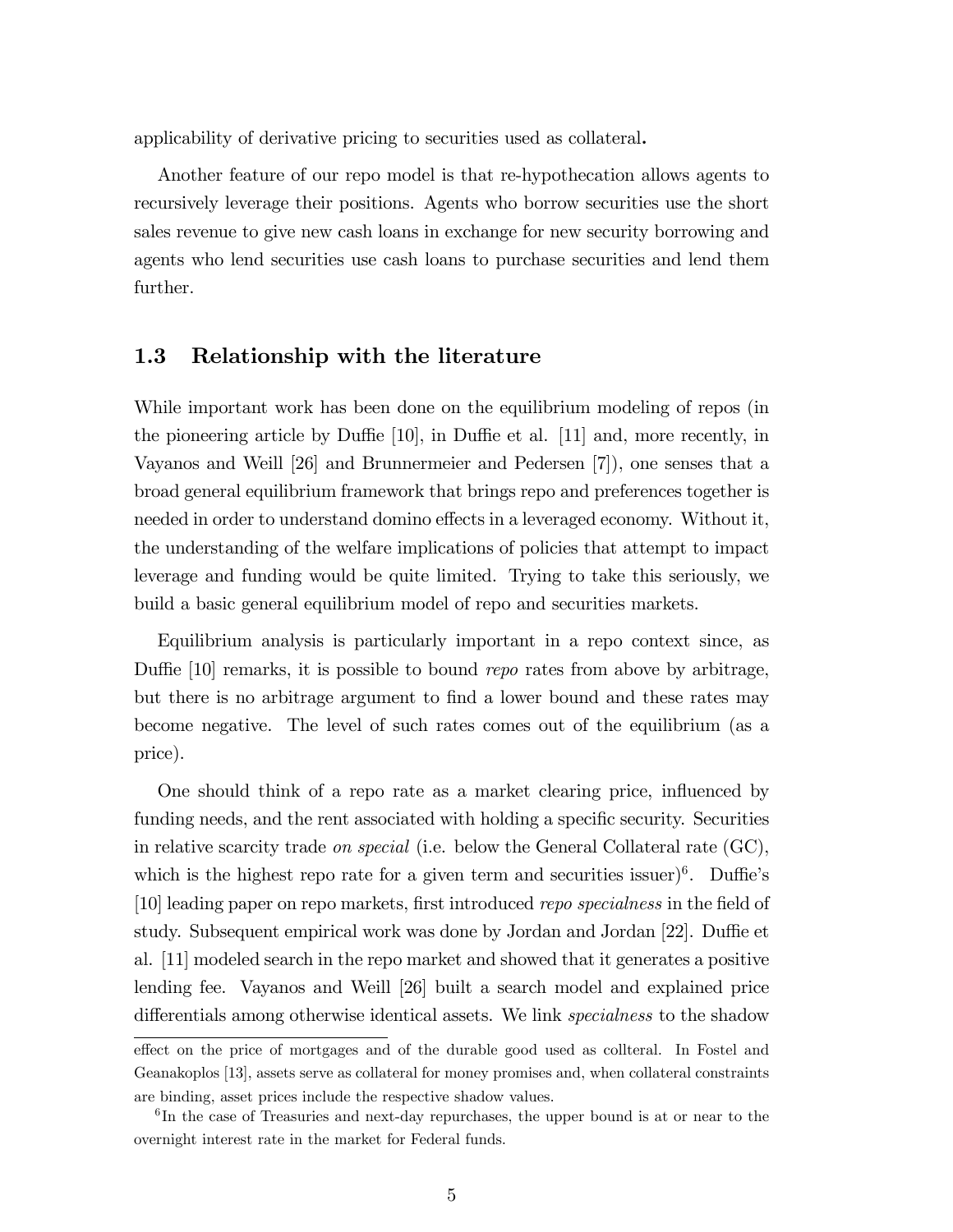price of a new constraint, called the box constraint, that requires the possession balance/title ownership in each security (the amount that is purchased, endowed with or borrowed, net of what is lent or short sold) to be non-negative. Naked security positions are not allowed<sup>7</sup> and the portfolio space is no longer a linear space.

How does our paper relate to previous work on collateral? In the pioneering model by Geanakoplos and Zame [17] Önancial assets are backed by a durable good.<sup>8</sup> As such this collateral enters directly into the agents' utility functions. Financial assets are non-recourse loans (default penalties may be incorporated in the payoff functions as a consequence). The authors have in mind a situation where the house is the collateral for a mortgage and agents are households. In contrast, we look at how securities themselves naturally serve as collateral in the repo market. The collateral premium for durable goods in Geanakoplos and Zame [17] is replaced by a liquidity premium in security prices associated with the possession (non-negativity) multipliers of the box constraint we introduced (securities possession is non-negative and thus bounded below, like a consumption). Essentially, we are interested in the wholesale securities market in its normal operation, and the role of repo market in leverage. Let us be more precise.

Shorting and issuing of securities were formally identical in the traditional Radner-like setting (including works cited here). The quantity of housing bought caps the amount of securities (mortgage) that could be issued in Geanakoplos and Zame  $[17]$ . The finite supply of housing thus yields short sales constraints in [17]. In the repo market, however, the pledged collateral is fully recycled: it can be re-lent and sold by the counter-party it is lent to. This re-hypothecation, more than the nature of the collateral, constitutes the deep difference with the cited work. With securities, possession alone is as good as original ownership.

Re-hypothecation means a new kind of "pyramiding", with securities *positions* secured by securities as collateral in Geanakoplos's [15] terminology. Very dif-

 $7$ Our paper is about shorting securities (stocks and bonds), which implies physical delivery. We do not attempt to model other types of shorting, in particular, derivatives (e.g. interest rate swaps, futures, options), but notice that, in this case, "shorting" means the instrument is closely related to a security or a good in positive supply. OTC dealers will typically hedge such an instrument in the securities market. For exchange traded futures, possession of goods and securities will be the driver of the delivery process. Repo markets are very relevant in most cases.

 $8$ Among many of subsequent related papers see Araujo, Pascoa and Torres-Martínez [2], Geanakoplos [14] and Fostel and Geanakoplos [13].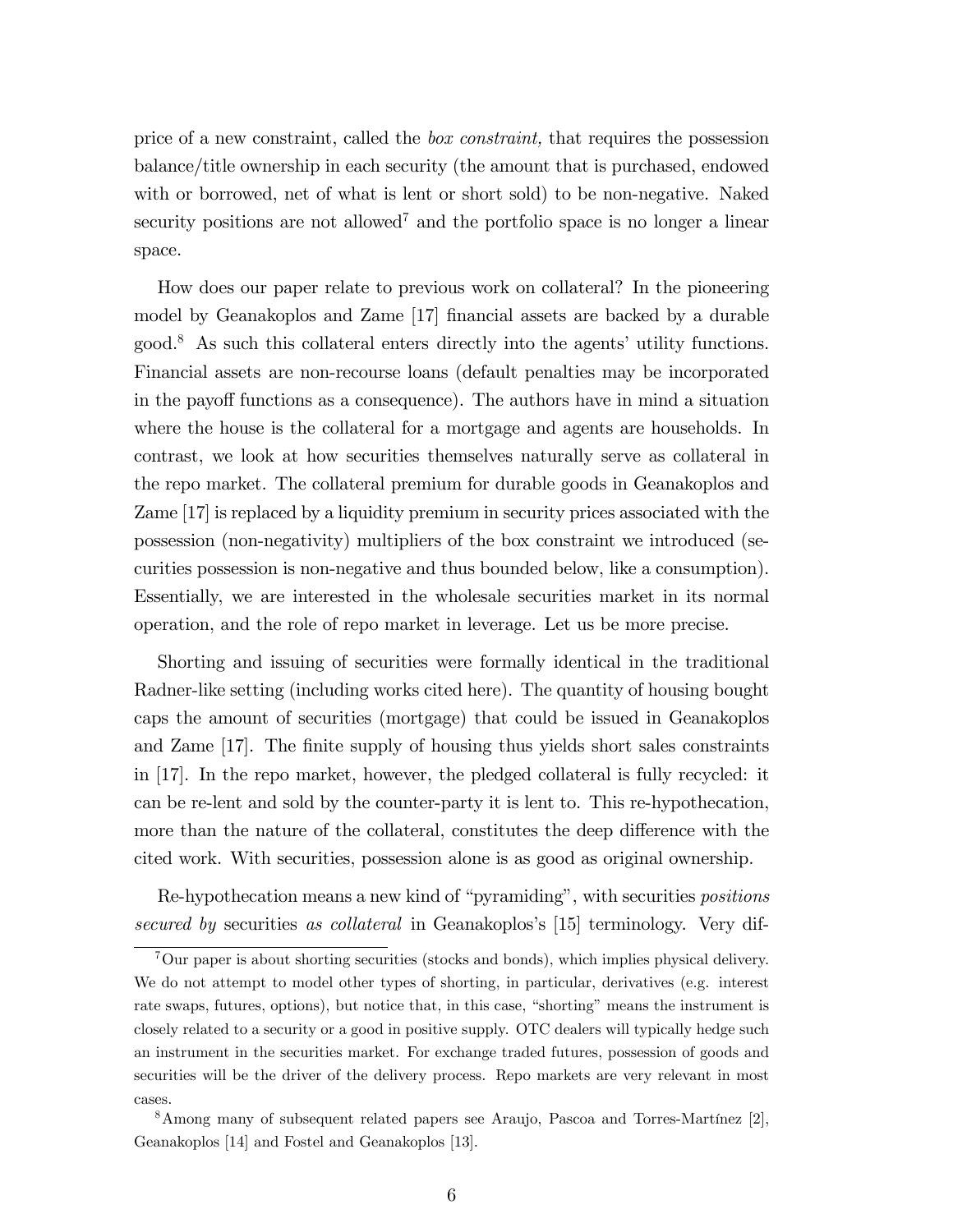ferent from the financial engineering of Collateral Bond Obligations (CBO) and various variations such as CLOs, CDOs etc... (see Geanakoplos and Zame [17]), our pyramiding occurs in the regular day to day business of trading securities. It is not a pyramiding of credit, it affects the very ability to take and hold a position. Collateral used in repo are securities themselves (and do not enter in the preferences). Our approach applies to active traders of the securities market (banks, government agencies, insurance companies, hedge funds etc...) with their respective trading strategies. In this paper we do not introduce default (failure to return money) and fails (failure to return a security) yet. The natural extensions of our model will distinguish and accommodate those.

In short, while previous general equilibrium work we cite focused on building a theory of asset backed securities, we model how securities serve as collateral in repo markets and the importance of re-hypothecation.

### 1.4 Structure

The rest of this paper is as follows. Section 2 introduces the repo market and shows how repo and securities markets interact in the leverage process. We call this expansion of position beyond physical securities available "the repo collateral multiplier". In Section 3 we see how to tweak the standard equilibrium concept to accommodate for re-hypothecation and repo markets. In section 4, we show that in a context of limited re-hypothecation an equilibrium exists. We go over some important institutional impediments that implement limited re-hypothecation: (1) segregated accounts and (2) constrained dealers.

With one security the presence of a haircut, naturally bounds budget sets. This does not directly extend to more than one security as agents can combine being posted haircuts with posting haircuts. Our approach to analyze the problem is to prevent agents to use haircuts (paid for with counter-parties own money) for their own purposes. This bounds re-hypothecation rates. Another approach is to introduce more realistic specifications with two types of agents: dealers who can receive haircut but have a bound "a la Radner", derived from the many regulations bounding the balance-sheet of dealers, and their customers who post and never receive haircut, and can only do repos with dealers.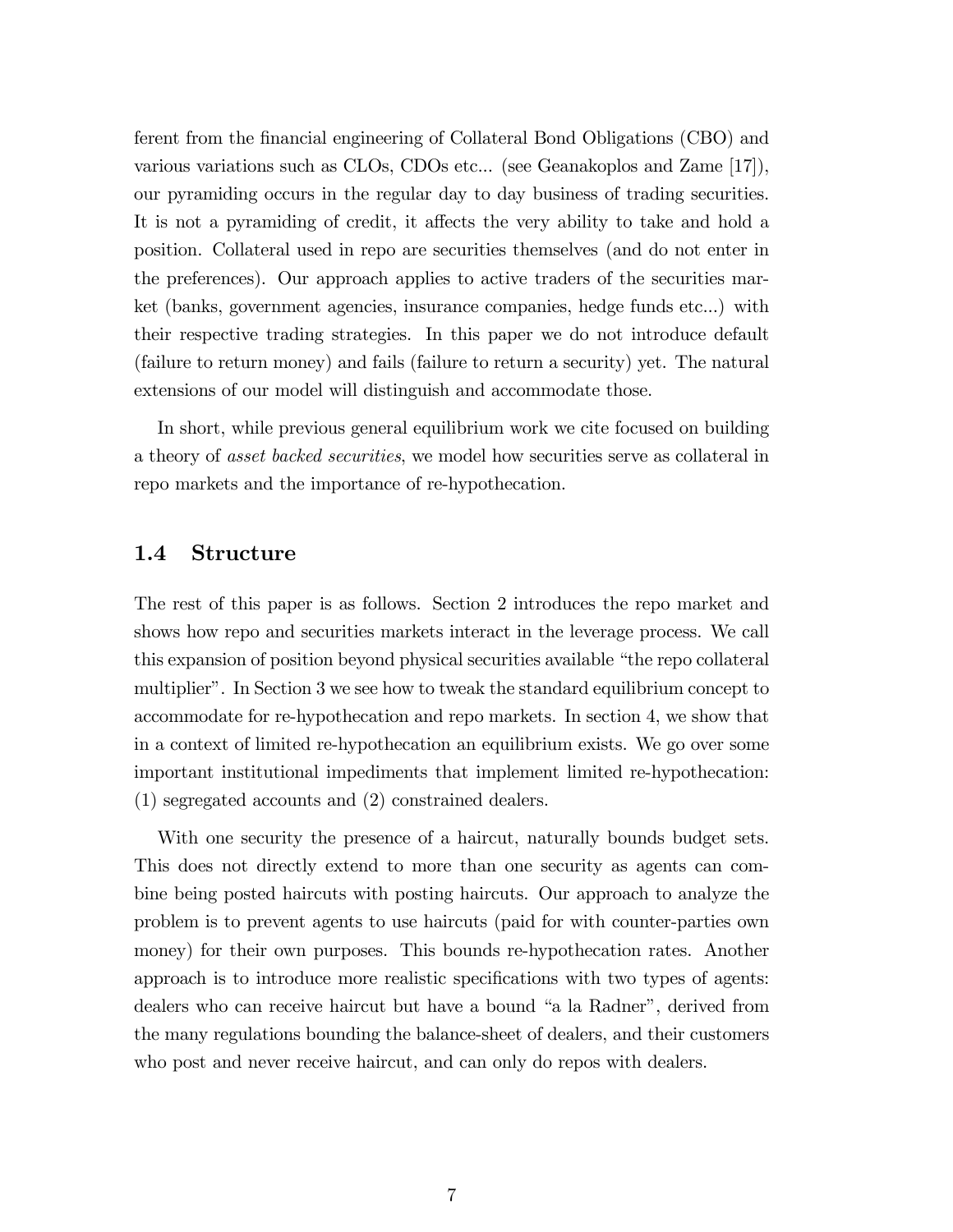# 2 Repo and leverage

Let us start by introducing the repo market. A repo trade consists in a security sale combined with an agreement of future repurchase of the same amount at a predetermined date and price. Securities are valuables<sup>9</sup>, and as such they are an appropriate collateral to pledge against a loan. This is what a repo trade is. Thus in a repo trade there are two parties involved: the lender and the borrower of the security. Cash-flows  $(e.g., coupon or dividend)$  received from the securities during the repo trade are passed on to the original owner (engineered).<sup>10</sup> What distinguishes repo trades from simple sales and purchases of securities is how the front leg and the back leg of the trade are linked as one trade. The difference between the sale price and the future repurchase price corresponds to a level of interest rate which is called the repo rate. The repo trade is a collateralized loan of cash at the repo rate. The duration of the repo transaction is shorter than the time to maturity of the security. The repo rate is a market level. Higher interest rates are an upward pressure on the repo rate. On the other hand, the value associated to desirability of being in possession of the security and to the credit protection brought by the collateral both push the repo rate down.

Positions taken in the securities market and the repo market are typically, but not always, in opposite directions. Agents who borrow the security (possibly in order to short sell it) are long in repo, whereas those lending the security (to obtain funding to purchase it) are short in repo. The language used for repo may seem tricky at first. The terminology becomes very natural provided one focuses on the effect of trades on title balance of given security, called the amount in the box in market parlance. In the case of bearer securities for which the title is represented by a physical piece of paper, the box can be literally thought as a box or vault where one puts such titles. In fact, such record and safe-keeping is most often done electronically and delegated to a custodian. The humble original bearer form of securities, nevertheless, left its institutional mark on how the securities markets operate.<sup>11</sup> Getting long a security in the securities or in

<sup>&</sup>lt;sup>9</sup>For us this will be following from assumption  $(A2)$  below. A security is a financial contract whose price is expected to stay positive, something conveyed by the word "security". The definition is related to the Japanese word for security that actually means "valuable certificate".

<sup>&</sup>lt;sup>10</sup>Such proceeds are not passed on in the case of Buy/Sells and Sell/Buys, and this is the main difference to distinguish Repo and Reverse Repo from the corresponding Sell/Buy (corresponding to Repo) and Buy/Sells (corresponding to Reverse Repo).

<sup>&</sup>lt;sup>11</sup>While securities (and property) market have moved away from bearer form of the title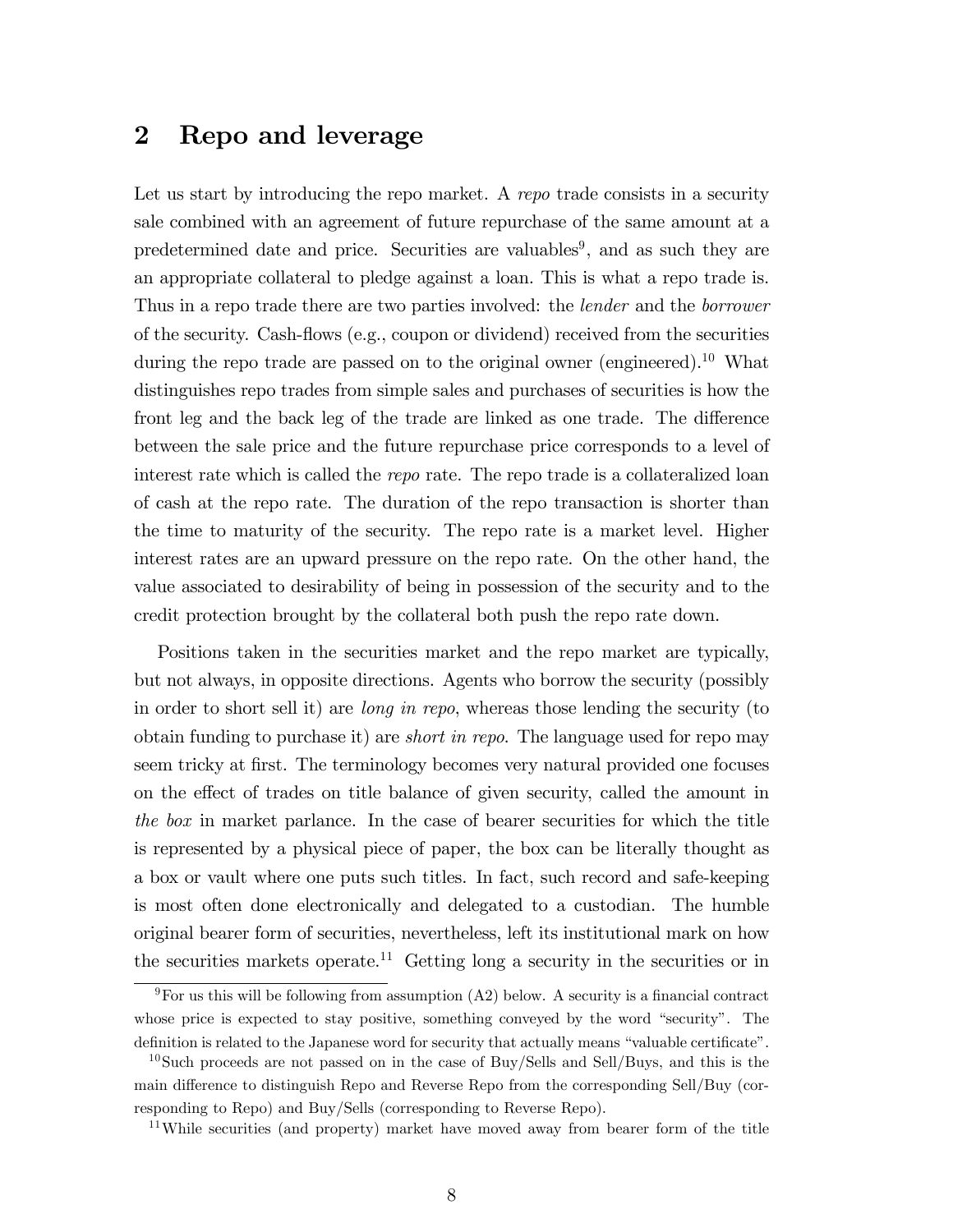the repo markets both increase the amount of the security in the box. A security that one lends disappears from one's box, like a book that one lends disappears from one's shelves. The quantity of title in the box, the securities possessions are non-negative. This non negativity constraint is the inequality introduced by hypothecation in the securities market.

In the rest of this section we show how a leveraged security position is built up by the succession of trades in the securities and repo markets. We analyze how the entanglement of funding and trading can give rise to a collateral multiplier, where the initial supply of securities is expanded into larger positions across the economy in a process similar to the one at work with the money multiplier.

|       |  | Moment $0 \mid$ Cash Deposit $\mid$ Repo Position $\mid$ Security Position $\mid$ Box Position |  |
|-------|--|------------------------------------------------------------------------------------------------|--|
| Ms. A |  |                                                                                                |  |
| Mr. B |  |                                                                                                |  |

Let there be two agents, Ms. A and Mr. B, with initial positions

where the value of the amount of the security held by Mr. B,  $qC$ , equals to the cash held by Ms. A, c. Now let Ms. A buy the security from Mr. B with her cash. Note that Mr. B can sell the security to Ms. A because he already has it (i.e. it is in his box). The positions become

| Step 1, Moment 1   Cash Deposit   Repo Pos.   Security Pos.   Box Pos. |  |  |
|------------------------------------------------------------------------|--|--|
| Ms. A                                                                  |  |  |
| Mr. B                                                                  |  |  |

Next, Ms. A, who has the balance  $C$  in her box, lends  $C$  of the security to Mr. B and uses this to collateralize a loan (repo), so Ms. A can borrow the haircutted amount hc in cash (where  $1-h$  denotes the haircut,  $h \in [0, 1)$  in this example). Thus

| Step 1, Moment 2   Cash Deposit   Repo Pos.   Security Pos.   Box Pos. |          |  |  |
|------------------------------------------------------------------------|----------|--|--|
| Ms. A                                                                  |          |  |  |
| Mr. B                                                                  | $(1-h)c$ |  |  |

(toward a central register in most cases), the institutional mechanisms (and representations) has been mostly determined by this bearer form of the security.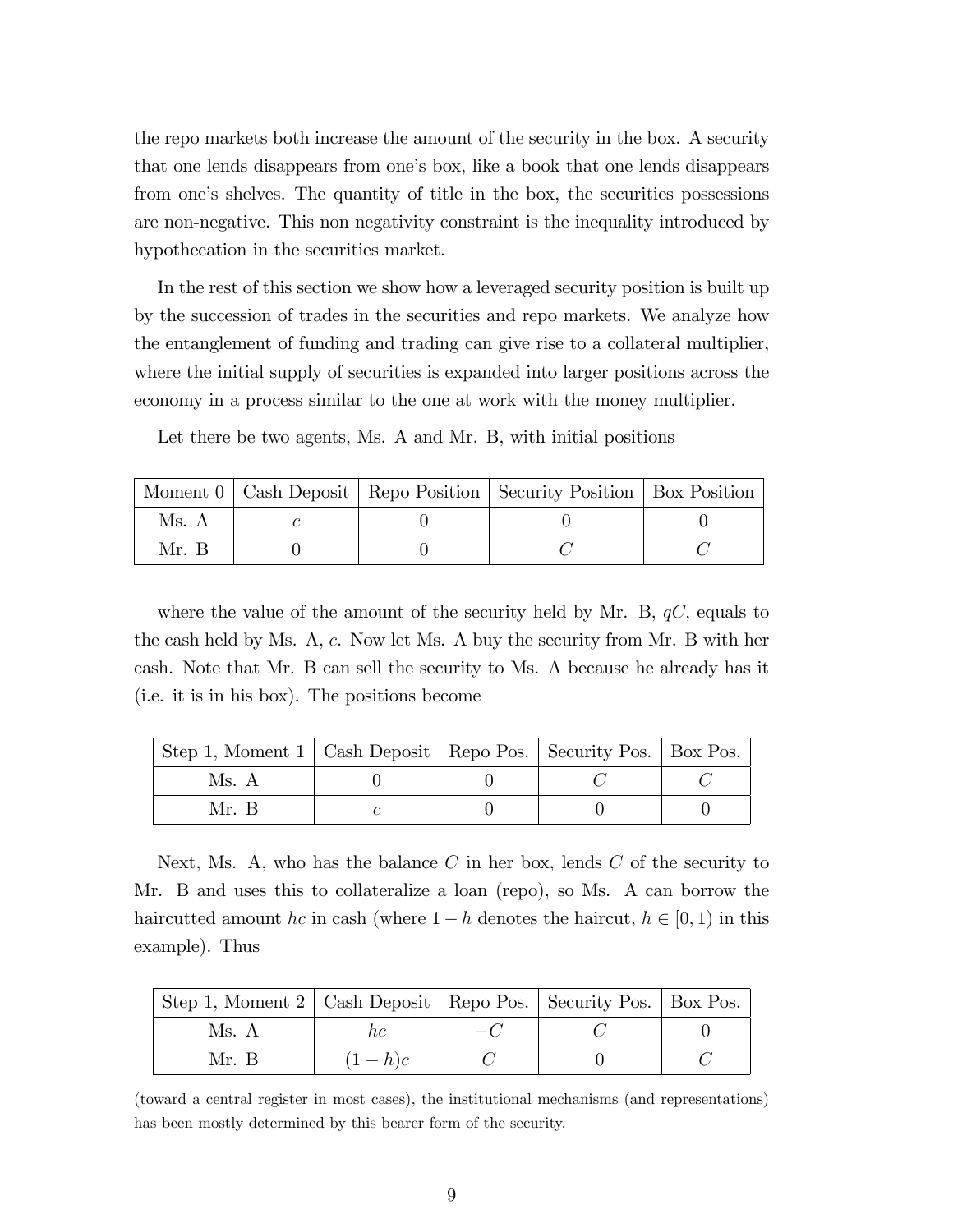In the previous transactions Ms. A is long in the security (moment 1) and short in repo (moment 2), and the opposite for Mr. B. Since the cash received from the borrowed security is passed on from Mr. B to Ms. A, it looks like Ms. A is borrowing money for the term of the repo to buy the security. She receives cash-flows occurring during the repo transaction.

Step 2 starts and agents replicate Step 1. This is moment 3. Now Ms. A can use her cash deposit to buy the security she just lent before, which left her box empty. Mr. B sells  $hC$ , a portion of the security C he received as collateral from Ms. A in moment 2. Mr. B is entitled to sell this because he has it in his box. Observe that at moment 3 Ms. A cannot afford a larger purchase of the security because of Mr. Bís moment 2 haircut. The positions become

| Step 2, Moment 3   Cash Deposit   Repo Pos.   Security Pos.   Box Pos. |      |          |          |
|------------------------------------------------------------------------|------|----------|----------|
| Ms. A                                                                  | $-0$ | $(1+h)C$ | hC       |
| Mr. B                                                                  |      | $-hC$    | $(1-h)C$ |

At this point  $hC$  of the security is in Ms. A's box. Ms. A posts her collateral in a repo with Mr. B and borrows a further  $h^2c$  amount of cash. We have

| Step 2, Moment 4   Cash Deposit   Repo Pos.   Security Pos.   Box Pos. |            |          |                    |  |
|------------------------------------------------------------------------|------------|----------|--------------------|--|
| Ms. A                                                                  | $h^2c$     |          | $-(1+h)C$ $(1+h)C$ |  |
| Mr. B                                                                  | $(1-h^2)c$ | $(1+h)C$ | $-hC$              |  |

Repeating all the steps, after the  $n<sup>th</sup>$  iteration, we get

| $\vert$ Step n $\vert$ Cash $\vert$ | Repo Pos.                                                    | Security Pos.               | Box Pos. |
|-------------------------------------|--------------------------------------------------------------|-----------------------------|----------|
| Ms. A $\vert$                       | $\vert -(1+h+\ldots+h^{n-1})C \vert (1+h+\ldots+h^n)C \vert$ |                             | $h^nC$   |
| Mr. B $\parallel$                   | $(1+h+\ldots+h^{n-1})C$                                      | $-(h +  + h^n)C \ (1-h^n)C$ |          |

The positions in the limit are

|       |  | Step $\infty$   Cash   Repo Pos.   Security Pos.   Box Pos. |  |
|-------|--|-------------------------------------------------------------|--|
| Ms. A |  | $\overline{1-h}$                                            |  |
| Mr. B |  | hC                                                          |  |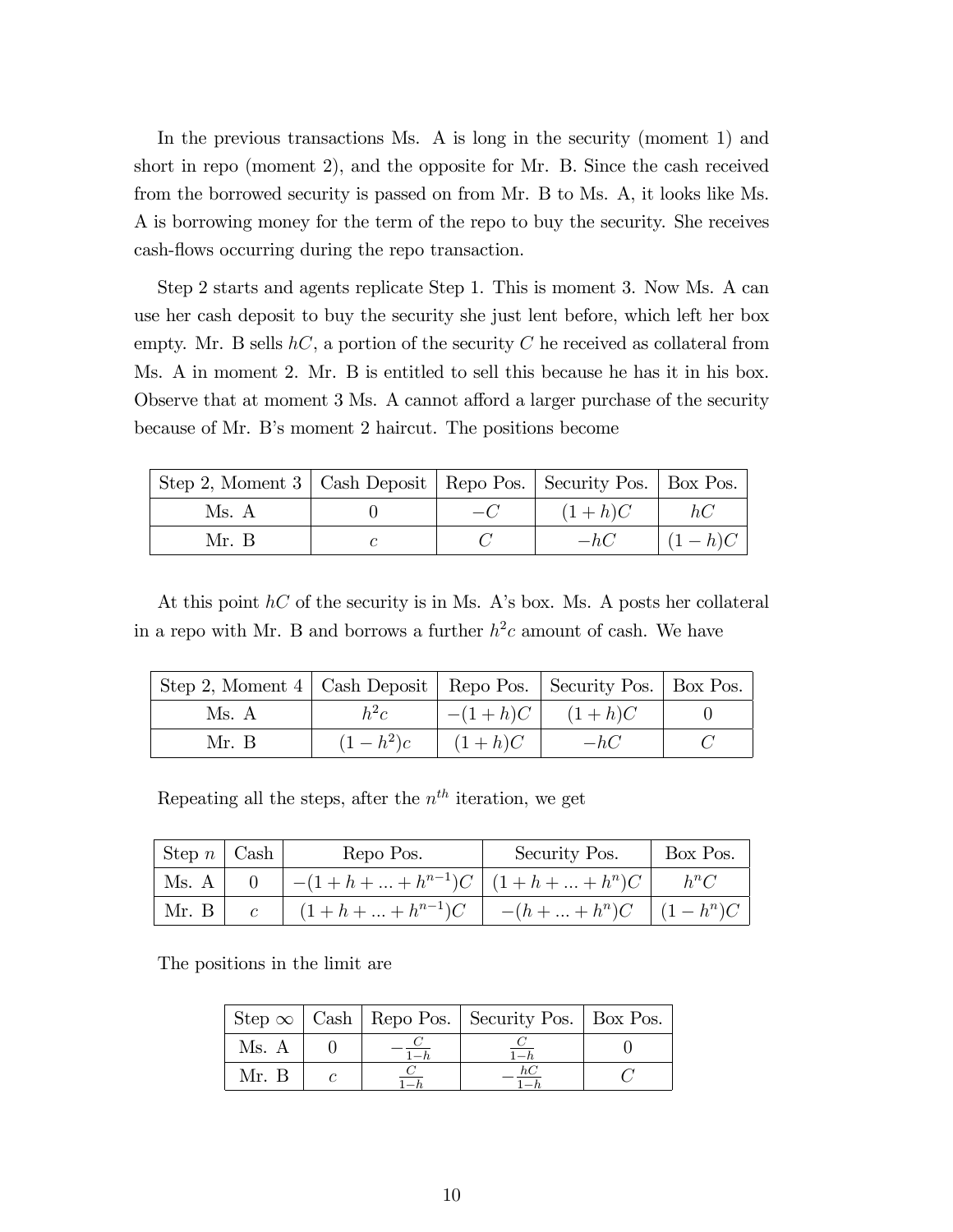Observe that in the limit the amount of the security in Ms. A and Mr. Bís  $\alpha$  box are 0 and  $C$ , respectively, which coincide with the initial positions in moment 0. However, net Ms. A has managed to leverage her cash  $\frac{1}{1-h}$  times to build a security long position. For example, for a haircut of 2% the leverage would be of 50 to 1. The repo collateral multiplier tells us that the repo transactions can be looped without any uncertainty being resolved.<sup>12</sup>

# 3 A GE model of repo

### 3.1 Fundamentals

We will now formally introduce the repo market in the standard GEI model and see the implications for securities pricing theory. The economy is represented by three dates,  $t \in \{0, 1, 2\}$ . Agents can trade commodities and securities at date 0. At date 1 agents trade securities and commodities and repos must be settled. The set of states of nature at date 1 is  $S = \{1, ..., s, ..., S\}$ . The last date just serves for guaranteeing that securities retain a value at date 1 when repos are settled, and therefore, to simplify, we assume that no uncertainty is to be resolved between dates 1 and 2 (that is, each node s at date 1 has just one successor  $s^+$ . The set of states at date 2 is denoted by  $S^+ = \{1^+, ..., s^+, ..., S^+\}$ . More generally, a date-state node  $\xi$  is a point of the history tree:  $\xi \in \Sigma \equiv \{0, 1, ..., S, 1^+, ..., S^+\}$ .

The set  $J = \{1, ..., j, ..., J\}$  represents the securities available in the economy. Securities live up to date 2. The set of commodities is  $\mathbf{L} = \{1, ..., l, ..., L\}$ . There is a finite set  $I = \{1, ..., i, ..., I\}$  of individuals (or agents). We denote by  $x_{\xi}^{i} \in \mathbb{R}_{+}^{L}$  the consumption vector of commodities at date-state  $\xi \in \Sigma$ . A consumer obtains utility from his consumption  $x^i = (x^i_\xi)_{\xi \in \mathbf{\Sigma}} \in \mathbb{R}^{(1+2S)L}_+$ . Consumers' utility functions  $u^i$  have an effective domain contained in  $\mathbb{R}^{(1+2S)L}$ . Next, we impose an assumption on endowments and utilities (smooth preferences, Debreu [8]):

 $(A1)$  For every  $i \in I$ , we assume that (i) individual endowment of commodities is  $\omega_{\xi}^{i} \gg 0$ ,  $\forall i, \xi$  and the total initial security endowments are  $e_0^{i} \gg 0$ ,  $\forall i$ <sup>13</sup> (ii) the

<sup>&</sup>lt;sup>12</sup>Observe that in the present framework we are considering the ideal scenario of immediate settlement for repo and security markets. Most arguments can be generalized by matching settlement instructions ahead of payment.

<sup>&</sup>lt;sup>13</sup>Issuance has already happened, and issued securities have been placed. Agent thus have initial endowments of securities describing their holdings when trading starts.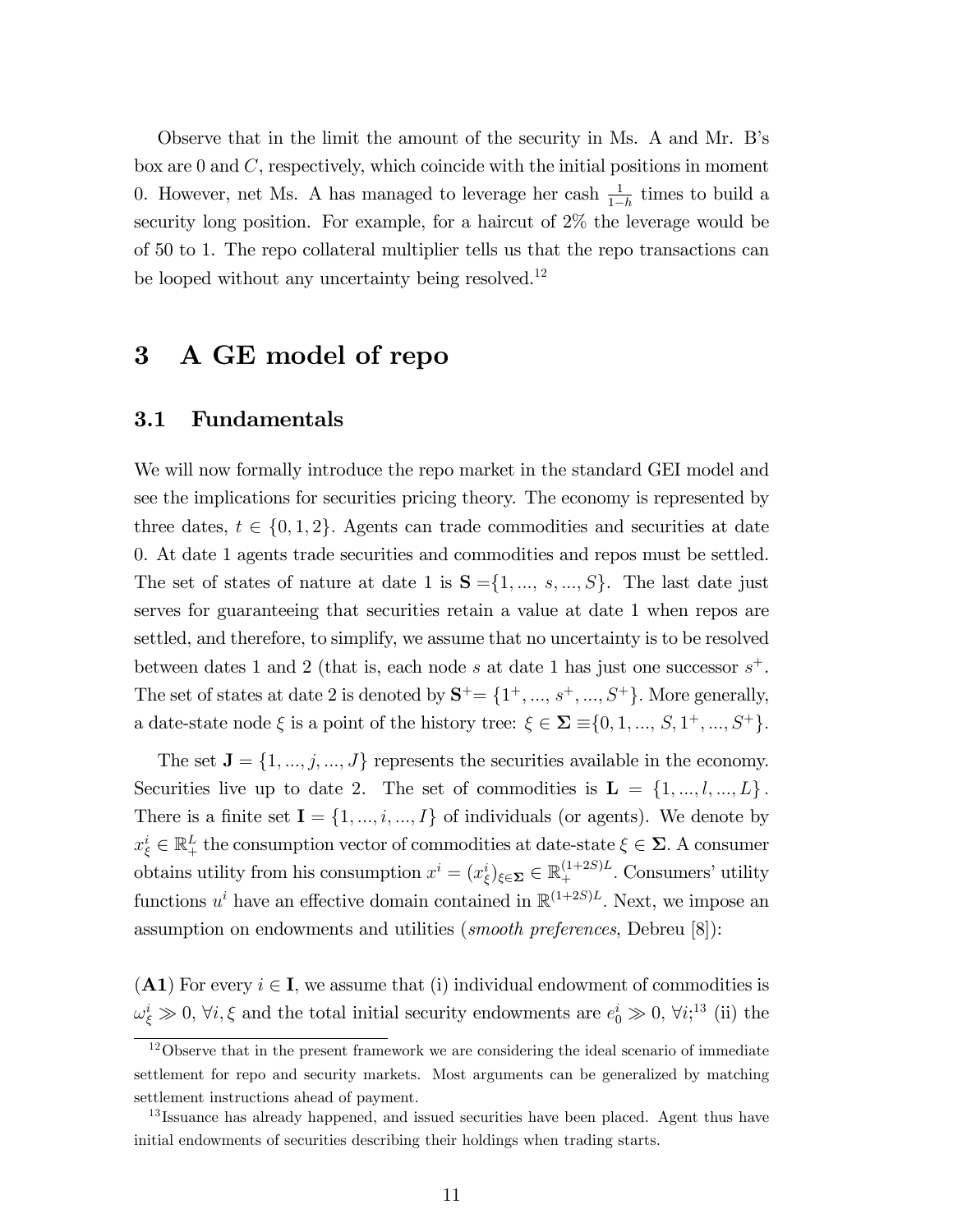utility function  $u^i$  is twice continuously differentiable, (iii)  $Du^i(x) \in \mathbb{R}^{(1+2S)L}_{++}$ ,  $\forall x \in \mathbb{R}_+^{(1+2S)L}$ , (iv)  $\forall c \in \mathbb{R}$ , the set  $[u^i]^{-1}(c)$  is closed in  $\mathbb{R}_{++}^{(1+2S)L}$ , and (v) at every  $x \in \mathbb{R}_{++}^{(1+2S)L}$ ,  $h'D^2u^i(x)h < 0$ ,  $\forall h \neq 0$  such that  $Du^i(x)h = 0$ .<sup>14</sup>

It is well known that under assumptions  $(A1)(ii)-(v)$  the utility function is quasi-concave and such that  $u^{i}(\alpha x + (1 - \alpha)z) > \min\{u^{i}(x), u^{i}(z)\}\)$  when  $u^{i}(x) \neq$  $u^{i}(z)$ ,  $\alpha \in (0, 1)$ . Assumptions  $(A1)(ii)-(v)$  will allow us to bound intertemporal marginal rates of substitution, from above and from below (and find positive lower bounds for security prices). We want to emphasize that, for this purpose, concavity of utilities could have been assumed instead.

Security trading occurs at dates 0 and 1. Denote by  $y_{j\xi}^i$  the *trade* in security j at node  $\xi = \{0, (s)_{s \in \mathbf{S}}\}$ . The position of agent i in security j at node  $\xi$  is  $\phi^i_{j\xi}$ . For  $\xi = 0$ , the position is  $\phi_{j0}^i = e_{j0}^i + y_{j0}^i$ . Let us denote by  $\xi$  the predecessor node of  $\xi$ . Then, for node  $\xi > 0$ , the current position is  $\phi_{j\xi}^i = \phi_j^i$  $y^i_{j\xi} + y^i_{j\xi}$  (the previous position plus current trade). Hence, a short sale happens when  $\phi_{j\xi}^i < 0$ (the position gets negative). The security market transactions of node  $\xi$  take place at a price denoted by  $q_{i\xi}$ .

Securities are real<sup>15</sup>. The real proceeds of security j at date-state  $\xi > 0$  are exogenously given by a non-zero vector  $B_{j\xi} \in \mathbb{R}^L_+$ . We assume that

(A2) For any state  $s \in S$ , the real returns matrix  $B_s$  of type  $L \times J$  does not have null rows (that is, each good has at least some security paying in that  $\text{good}^{16}$ ).

In this case, securities are valuables since they can be thought as having the value of a commodity basket. Given spot prices  $p_{\xi} \in \mathbb{R}^L_+$ , the nominal return of security j is  $p_{\xi}B_{i\xi}$ . Taking into account security proceeds, we have that the total endowments of physical commodities at state s of date 1 are  $\sum_i \tilde{\omega}_s^i = \sum_i \omega_s^i +$  $\sum_j B_{js} \sum_i (y_{j0}^i + e_{j0}^i)$ . Similarly, the total endowments of physical commodities at date 2 and state  $s^+$  are  $\sum_i \tilde{\omega}_{s^+}^i = \sum_i \omega_{s^+}^i + \sum_{j \in \mathbf{J}} B_{js^+} \sum_i (y_{js}^i + y_{j0}^i + e_{j0}^i)$ .

We will depart from the standard budget constraint of the standard GEI model (where shorting is done without any reference to repo).

 $14$ Here *D* denotes the differentiation operator.

<sup>&</sup>lt;sup>15</sup> i.e. securities pay in commodities or a numeraire. We could have modelled securities that pay instead in units of account but chose to focus on the case of real securities to highlight the relevance of repo markets to the well-known problem of existence of equilibrium with real assets. See Luque [24] on the nominal securities case.

 $16$  For example, if there is a forward term contract for each good.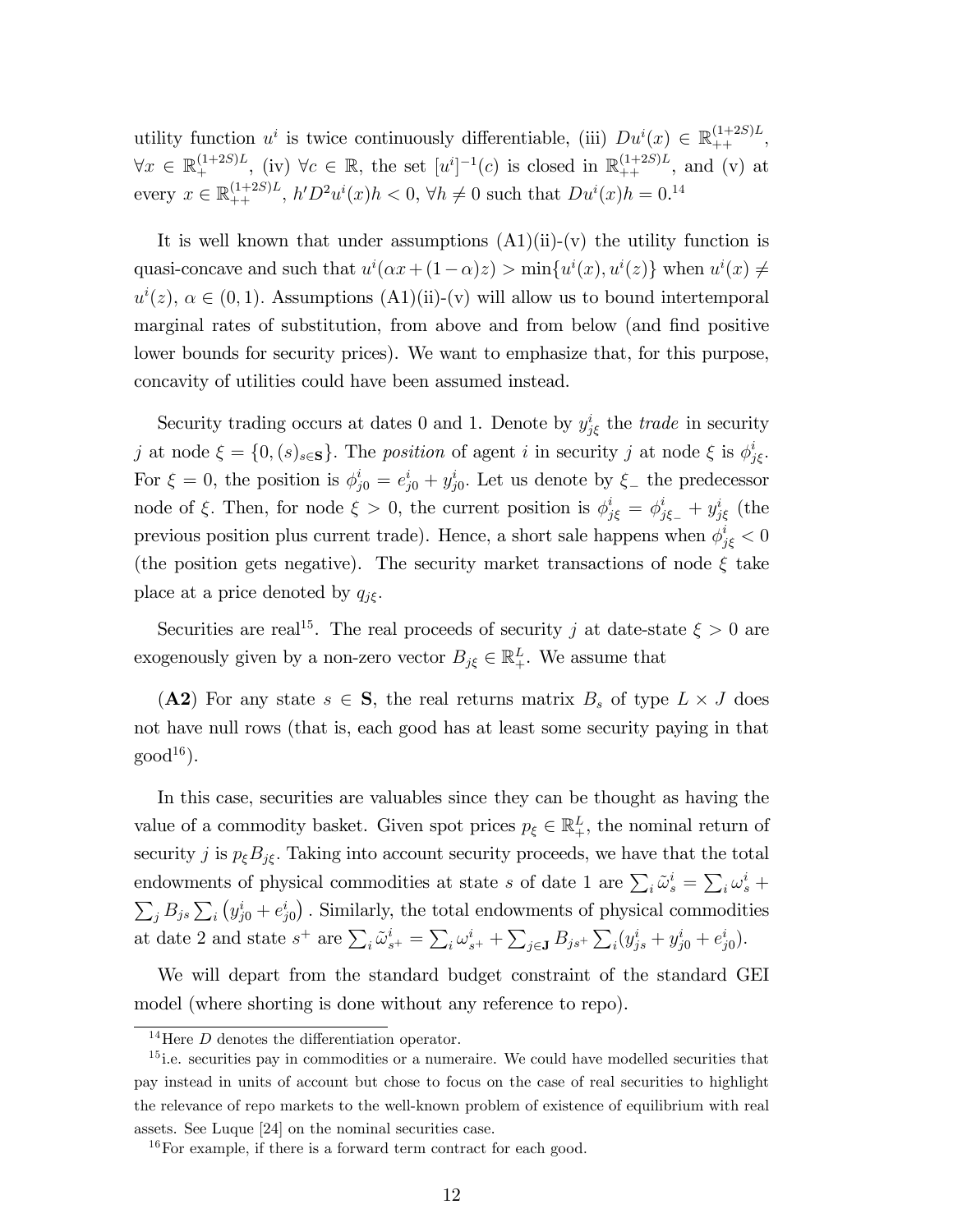### 3.2 Hypothecation theory

Somebody who wants to short a security will contact a holder of that security and ask her "Will you lend me your security?" If the potential lender says yes, she takes money from the borrower of security and lends the security. She agrees with the borrower that he will give back the same quantity of the *fungible* security at a later date. Now if the borrower of the security takes the title to the market there is no direct way to know if he is the original owner of the security. In fact, after borrowing the title it is legitimate to sell the security, or to lend it further. This transfer of possession is called re-hypothecation and is a core feature of securities markets. Note that from the point of view of the lender she may have used the repo transaction to finance the purchase of security.

To make things simple, we focus on anonymous repos, where all traders go to a common repo pool. One should notice that the objective of this paper is on re-hypothecation. No other ingredients such as fails, default and the credit associated to counterparties are considered here. Given this, a model of bilateral repos would complicate things without any further economic insight.

We introduce repo trading by using the variable  $z$ . Repos are traded at date 0. The loan associated with repo is  $\pi_j z_j$ , where  $z_j$  represents the amount of security j engaged in the repo and  $\pi_j = h_j q_{j0}$  is the haircutted price of the collateralized loan, with the haircut  $(1 - h_i)$  exogenously given. The haircut is imposed to compensate the lender of funds with the risk associated with a simultaneous default and adverse market move of the security lent.<sup>17</sup> For the sake of simplicity and following typical market practice, we assume that all repos on the same security share a common haircut.<sup>18</sup> The interest rate on this loan is called the repo rate, denoted by  $\rho_j$ . To simplify the notation we let  $r_j = 1 + \rho_j$ .

<sup>&</sup>lt;sup>17</sup>Typical haircut in normal times are around  $1\%$  or  $2\%$ . We will see how the haircut can be a factor bounding the re-hypo rate as we show in our one security leverage example. Apart from that implication for leverage, what we say is valid with no haircut however (simply put  $h_i = 1$  in that case). For endogenous haircuts in the case of mortgages see Geanakoplos [14] and Araujo, Fajardo and Pascoa [3]. In Fostel and Geanakoplos [13] the margins on financial assets collateralizing money promises are also endogenous. In a recent paper, Brunnermeier and Pedersen [7] address the dependence of margins or haicuts on asset's market liquidity.

<sup>&</sup>lt;sup>18</sup>This can and should be relaxed when we focus more on credit of the trading entities something we do not go into here.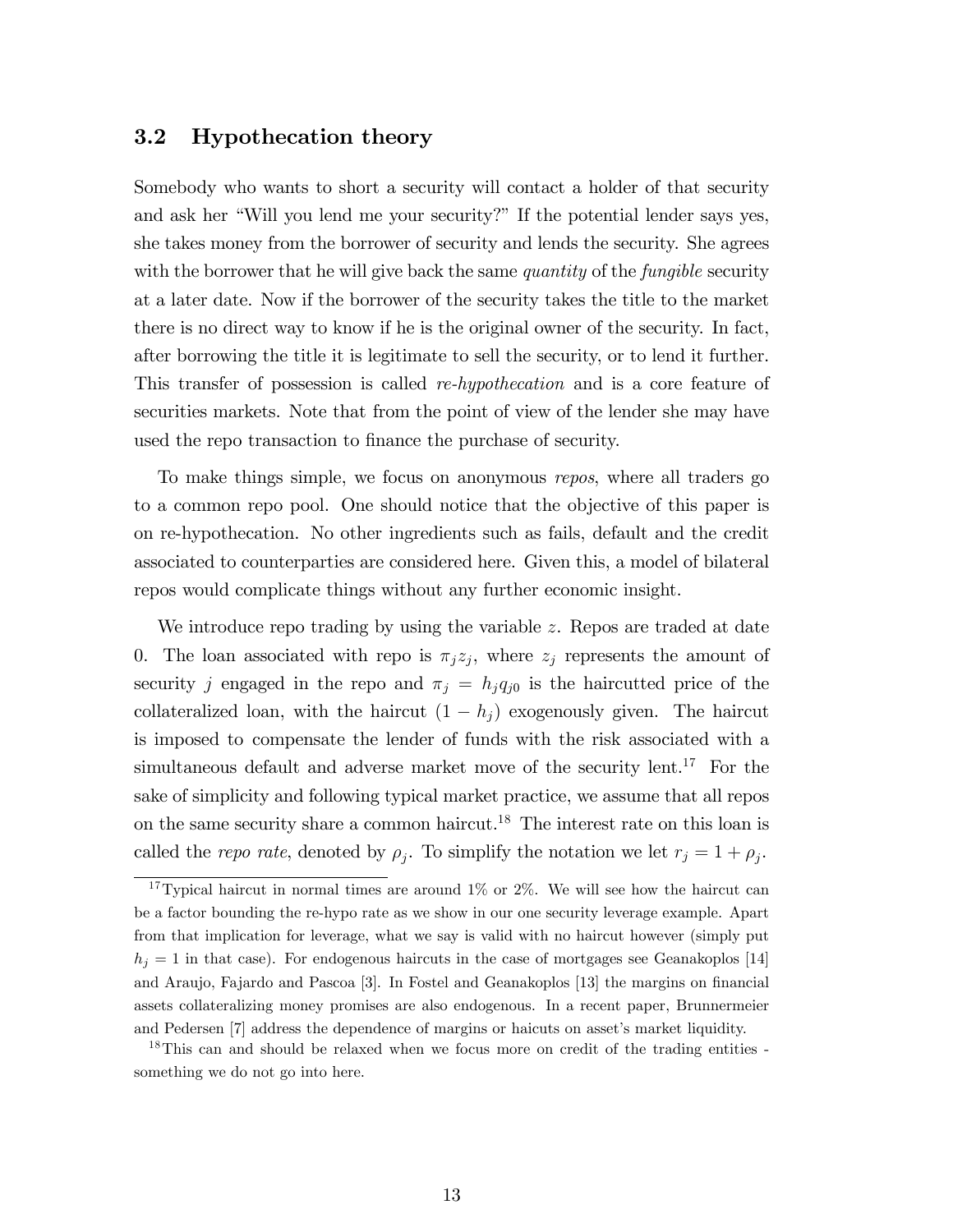The budget constraint at date 0 becomes<sup>19</sup>:

$$
p_0(x_0^i - \omega_0^i) + q_0 y_0^i + \pi z^i \le 0
$$
 (BC.Hyp.0)

where  $\pi z^i = \sum_j \pi_j z_j^i$ . The budget constraint at state s of date 1 is the following<sup>20</sup>:

$$
p_s(x_s^i - \omega_s^i) + q_s y_s^i \le p_s B_s (y_0^i + e_0^i) + r \pi z^i
$$
 (BC.Hyp.s)

where  $r\pi z^i = \sum_j r_j \pi_j z_j^i$ . The last date budget constraint takes the form

$$
p_{s+}(x_{s+}^{i} - \omega_{s+}^{i}) \le p_{s+}B_{s+}(y_{s}^{i} + y_{0}^{i} + e_{0}^{i})
$$
 (BC.Hyp.s<sup>+</sup>)

It looks like we added a few debt instruments to the standard GEI model. But if we introduce the non-negativity condition of the box things change. The box constraint dictates that Mr. iís box contains non-negative balances of securities title of ownership, when repo and security positions are added (i.e., when to quantities purchased or borrowed we subtract quantities sold or lent):

$$
y_{j0}^{i} + e_{j0}^{i} + z_{j}^{i} \ge 0, \ \forall j \in \mathbf{J}
$$
 (Box.0)

Observe that at date 1 no repo transactions are made, so the corresponding box constraint at state s is a plain no-short sales constraint,  $21$  i.e.,

$$
y_{js}^{i} + y_{j0}^{i} + e_{j0}^{i} \ge 0, \ \forall j \in \mathbf{J}
$$
 (Box.s)

We now show that the box constraint (Box.0) can be decomposed in the following two constraints:

$$
y_{j0}^i + e_{j0}^i < 0 \implies z_j^i \ge -\left(y_{j0}^i + e_{j0}^i\right) \tag{L}
$$

that applies to the agent willing to get short (sell more of the security than he is endowed with): he has to get the balance by borrowing; and

$$
z_j^i < 0 \implies y_{j0}^i + e_{j0}^i \ge -z_j^i \tag{S}
$$

limiting lending agents not to lend more securities than available through initial endowment and trading.

<sup>&</sup>lt;sup>19</sup>whereas this constraint was just  $p_0(x_0^i - \omega_0^i) + qy_0^i \leq 0$  in the standard GEI model.

<sup>&</sup>lt;sup>20</sup>which was  $p_s(x_s^i - \omega_s^i) + q_s y_s^i \leq p_s B_s (y_0^i + e_0^i)$  in the GEI model

 $21$  For simplification, we present an economy where repo markets only open in the initial date, and therefore short sales are only allowed at that initial date. However, in a multiperiod model where repo markets also open after the initial date, we should introduce a box constraint similar to  $(Box.0)$  in those other dates.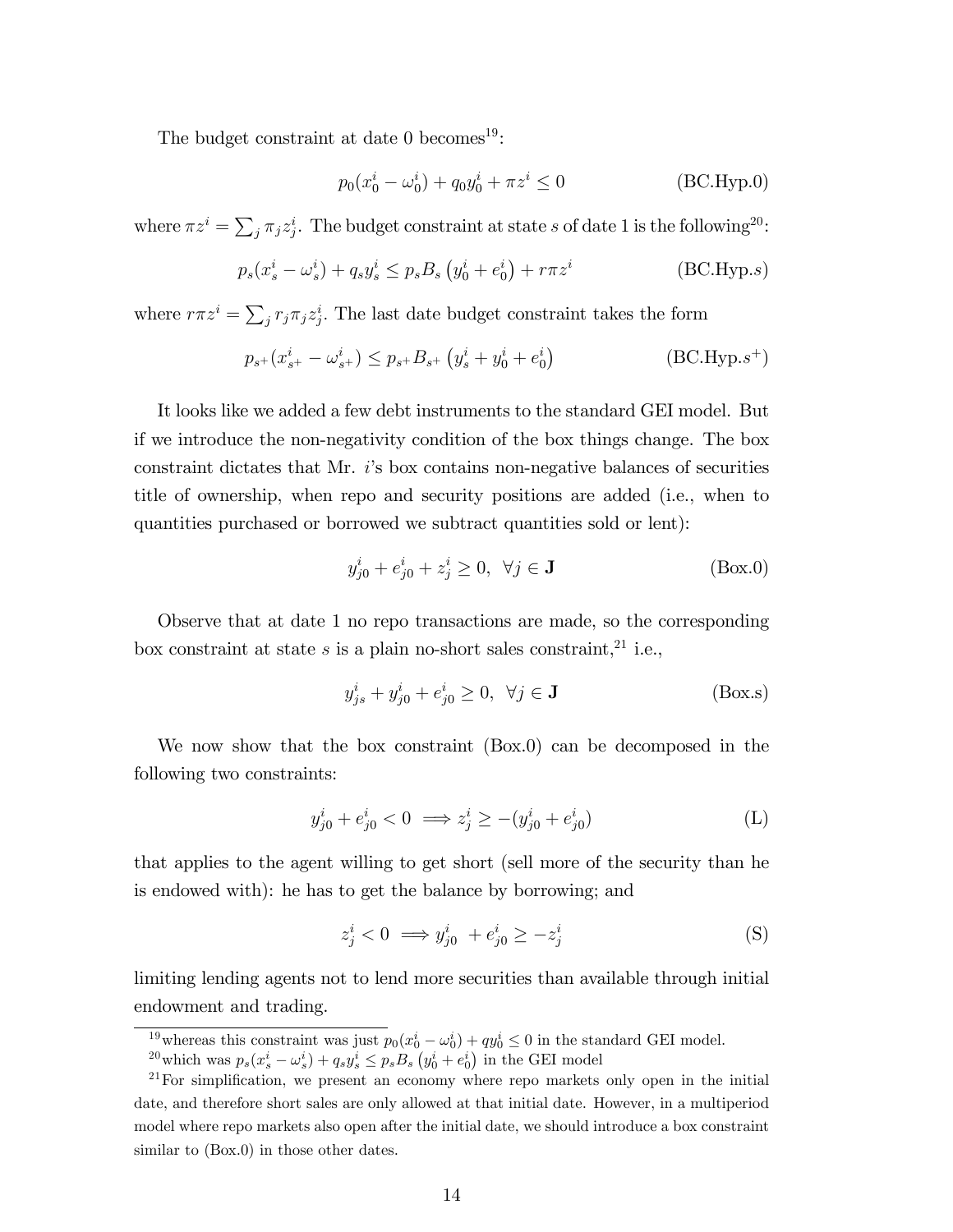Observe the interesting interaction between constraints (BC.Hyp.0) and (L). A repo purchase  $z_j^i > 0$  involves a repo purchasing cost  $\pi_j z_j$  for awarding the loans; this cost can possibly be recouped by the proceeds from the (short) sale of securities at the market price  $q_{i0}$ . In fact, the net of the two will increase the cash balance of the agent by the value of the haircut.

**Remark 1:** The  $(Box.0)$  constraint is equivalent to  $(L)$  and  $(S).^{22}$ 

Duffie [10] already had constraints  $(L)$  and  $(S)$ , but the former was written in equality form. Actually, the inequality form is as acceptable in the former as in the latter. Under the equality form the constraint set was not convex but it is now. Combining (L) and (S), in inequality form, we get the box constraint.<sup>23</sup>

#### 3.2.1 Security pricing: the box

The lower bound (zero) on security possessions generates a shadow value that should be taken into account in the valuation of securities (securities do not enter preferences, but the desire to relax this lower bound makes somehow securities good-like).

Let  $\lambda_{\ell}^{i}$  $\frac{i}{\xi}$  stand for agent *i*'s Lagrange multiplier associated to his budget constraint at each node  $\xi$  and let  $\mu_{j\xi}^i$  be the multiplier of security j box constraint at a node  $\xi \in \{0, (s)_{s\in\mathbf{S}}\}$ . The derivative with respect to consumption  $x_{\xi}$  yields

$$
D_{x_{\xi}}u(x) = \lambda_{\xi}^{i}p_{\xi}
$$
 (x\_{\xi} \text{.Hyp.FOC})

while if taking the derivative with respect to asset trading  $y_{i0}$  one gets

$$
q_{j0} = \sum_{\xi>0} \frac{\lambda_{\xi}^{i}}{\lambda_{0}^{i}} p_{\xi} B_{j\xi} + \frac{\mu_{j0}^{i}}{\lambda_{0}^{i}} + \sum_{\xi>0} \frac{\mu_{j\xi}^{i}}{\lambda_{0}^{i}} \qquad (y_{0}.\text{Hyp.FOC})
$$

In our pricing formula some non cash-flow terms are added:  $(\mu_{j0}^i + \sum_{\xi>0} \mu_{j\xi}^i)/\lambda_0^i$ . These terms were absent in the standard GEI model, where pricing was done by merely discounting cash-flows. While pricing by discounted expected cash-flows

 $22$ See Luque [24] for a detailed proof.

<sup>&</sup>lt;sup>23</sup>The inequalities on the thesis side of  $(L)$  and  $(S)$  may remind us of the collateral constraints in Geanakoplos and Zame [17]. The latter is in fact a collateral constraint for the cash loan done through repo. The analogy in the former is not so close but the short sale of a security requires borrowing it first and formally in (L)  $z_j^i$  plays the role of the collateral but in fact this short sale is not collateralized.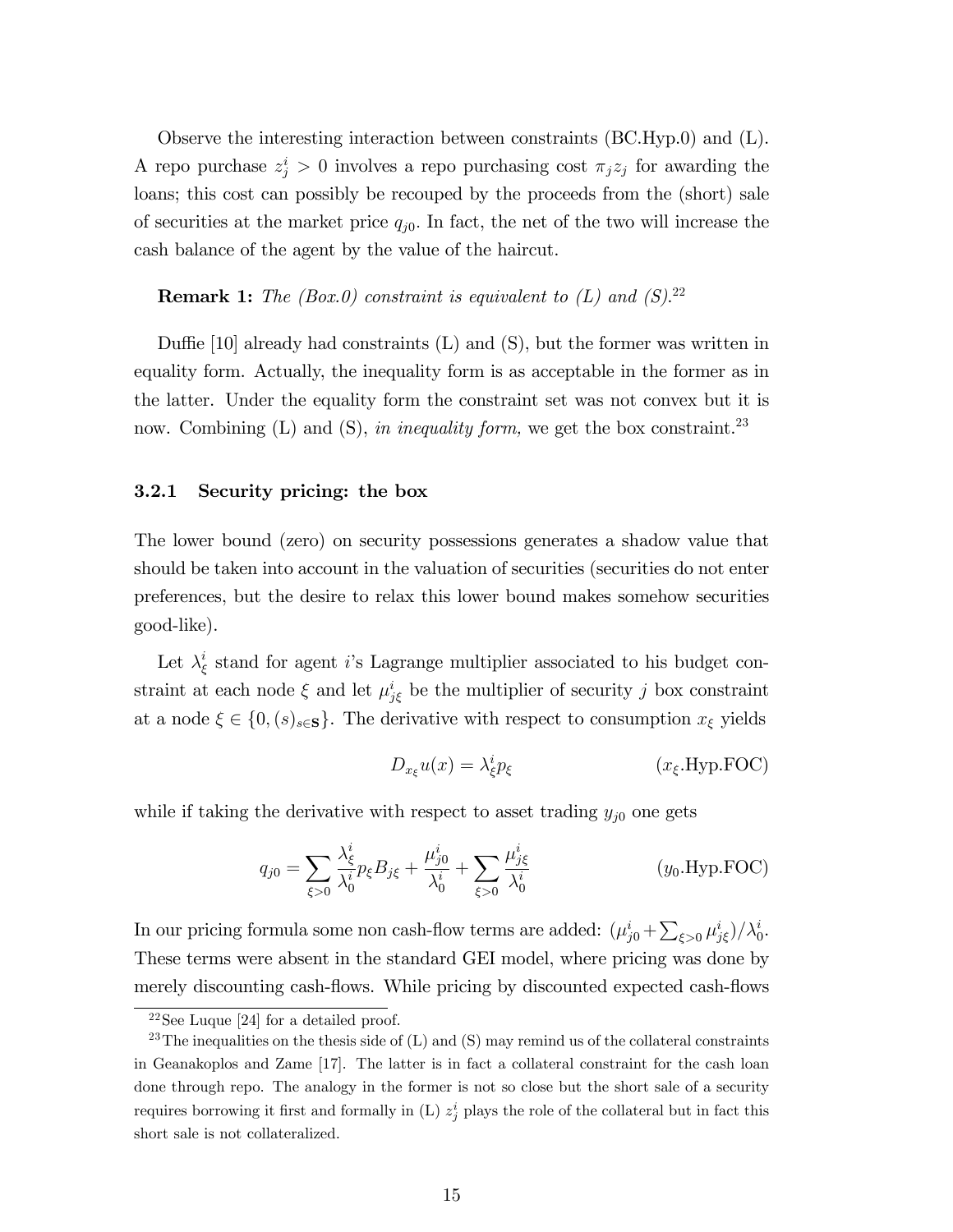has been the cornerstone of derivatives pricing theory, one sees that additional collateral value needs to be added for securities. $^{24}$ 

The first extra term  $\mu_{j0}^i/\lambda_0^i$  stands for the possession value over the period 0 to 1, while  $(\sum_{\xi>0} \mu_{j\xi}^i)/\lambda_0^i$  is the possession value over period 1 to 2. This means that some value associated to the scarcity of the security - seen as how binding the box constraint is - is now priced in. In other words, the traditional no arbitrage linear pricing cannot capture the whole pricing process, in the sense that the value of the security is not the expected discounted value of future cash flows. One has to add the rent associated with physical possession of the security. The tighter is the box constraint at date 0 (the higher is  $\mu_{j0}^{i}$ ), the higher will be the price of the security that serves as collateral in repo.

At the next date, the box constraint is just a no-short-sales restriction whose shadow price enters in the following pricing relation

$$
q_{js} = \sum_{\xi:t(\xi)=2} \frac{\lambda_{\xi}^{i}}{\lambda_{s}^{i}} p_{\xi} B_{j\xi} + \frac{\mu_{js}^{i}}{\lambda_{s}^{i}} \qquad (y_{s}.\text{Hyp.FOC})
$$

#### 3.2.2 Repo specialness

Securities in relative scarcity trade *on special*, that is, below the GC rate. When the repo rate is on special, there is an incentive for the owner of the specific security to lend it in the repo market and borrow funds at a favorable rate to reinvest the cash at a higher rate, for example by borrowing another security and investing at GC rate. Such opportunities are not scalable and are limited by the scarcity of the security available at the date *repo* agreements are made.<sup>25</sup>

To be more precise, if agents have access to a risk free borrowing and lending, recall that, by an arbitrage argument, pointed out in Duffie [10], the repo rate must be bounded from above by some risk-free interest rate. To simplify exposition we will identify the highest repo rate of an issuer, the general collateral (GC) rate, with the risk free rate (RF). Let  $\lambda_1^i$  be de sum of the multipliers of

<sup>&</sup>lt;sup>24</sup>There is an important difference between the choice variables  $x^i$  and  $y^i$ . Whereas the former is nonnegative, the latter has no natural lower bound and may take values in the full linear space. Such a linearity combined with monotonicity of preferences are the foundation for standard finance theory: it will no longer apply once we introduce repo.

 $^{25}$ If instead the repo rate were above the GC rate, then someone who borrows cash at the GC rate can use it to give a cash loan, in exchange to borrowing a security at the repo rate, making an arbitrage gain.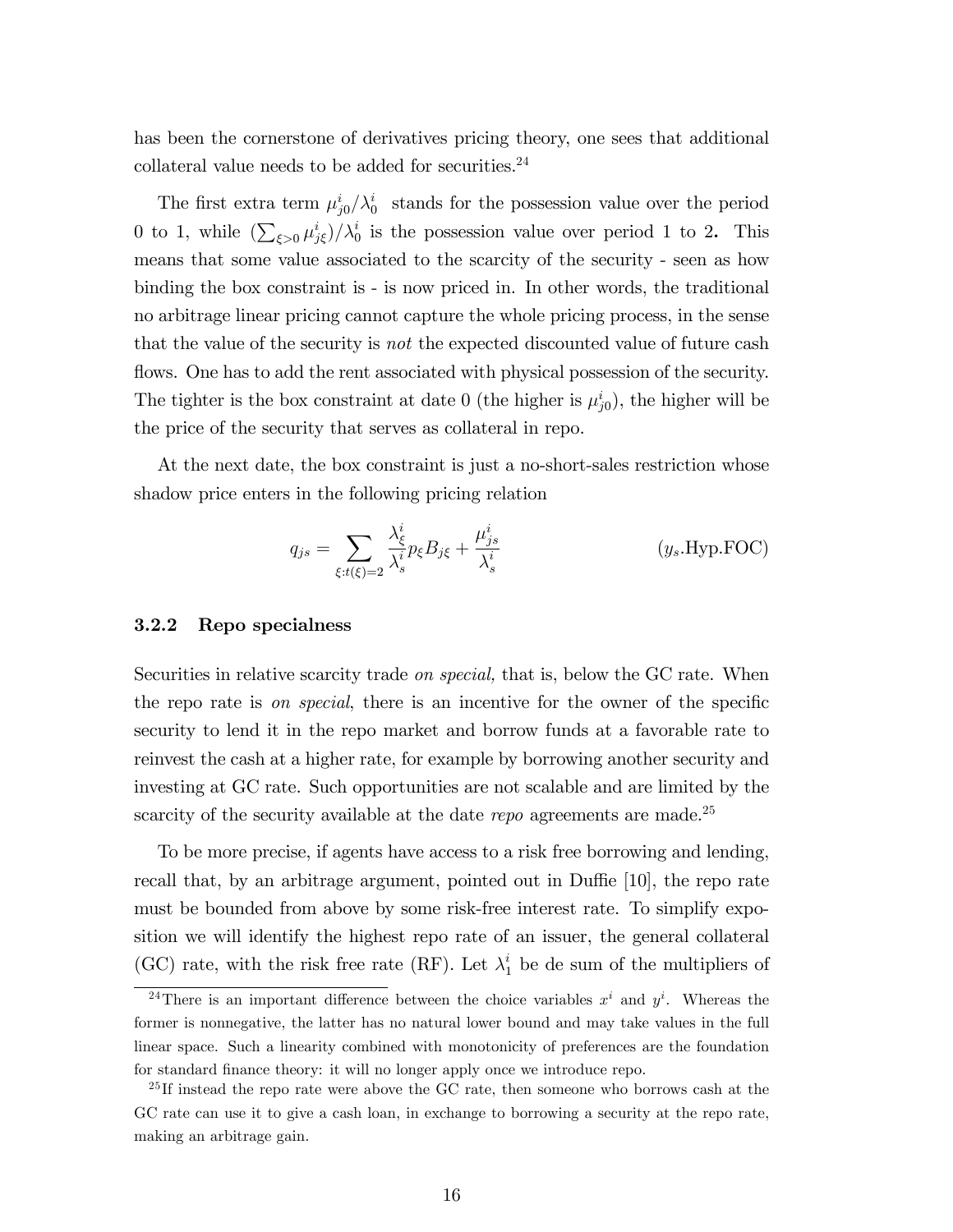agent *i*'s budget constraint at all states of date 1, i.e.,  $\lambda_1^i = \sum_{s=1}^S \lambda_s^i$  $\frac{i}{s}$ . If there were a risk free one-period bond with interest rate i we would have  $(\lambda_0^i)$  $j_0^i/\lambda_1^i$  = 1 + i for any agent *i*. This allows us to interpret  $(\lambda_0^i)$  $\binom{i}{0}$  / $\lambda_1^i$ ) – 1 as the RF rate.

We use the first-order conditions to obtain a pricing formula for the repo rate. Taking the derivative with respect to the position  $z_j$ :

$$
q_{j0}h_j = \sum_{\xi:t(\xi)=1} \frac{\lambda_{\xi}^i}{\lambda_0^i} q_{j0}h_j r_j + \frac{\mu_{j0}^i}{\lambda_0^i}
$$
 (z.Hyp.FOC)

and, therefore,

$$
RS_j \equiv RF - \rho_j = \frac{\gamma_j^i}{h_j q_{j0}} \tag{RS}
$$

where  $\gamma_j^i \equiv \mu_{j0}^i / \lambda_1^i$  (the rent for borrowing the security).

(RS) associates repo specialness with availability of the security in repos. The larger the shadow price of the box constraint at date 0,  $\mu_{j0}^{i}$ , the more on special becomes the repo rate. This shadow price relates directly to the strength of the borrowing demand of a given security.<sup>26</sup> The specialness is then the proportion of the value of the security devoted to pay the rent of borrowing the security, given the haircut (this argument also works with no haircut, that is, when  $h_j = 1$ ).

We conclude that for both valuation and repo purposes what is happening is that a shadow price of the box constraint is being added for possession value. In the next subsection we give an example of an equilibrium with specialness.

### 3.3 Equilibrium concept

We are now ready to introduce the equilibrium concept. Consumer  $i$ 's problem is to choose a vector  $(x^i, y^i, z^i) \in \mathbb{R}_+^{(1+2S)L} \times \mathbb{R}_+^{(1+S)J} \times \mathbb{R}_+^J$  that maximizes his utility  $u^{i}(x)$  subject to his budget and portfolio constraints  $(BC.Hyp.\xi)_{\xi \in \rho}$ , and  $(Box.\xi)_{\xi \in \{0, (s)_{s \in \mathbf{S}}\}}$  given the prices  $(p, q, r)$ .

**Definition 1:** An equilibrium is an allocation of bundles, security trades and repo positions  $(x, y, z)$  together with a price vector  $(p, q, r)$  such that: (i)  $\forall i \in I$ ;

 $^{26}$ Observe that with haircut the possession value over the term of the repo (from 0 to 1) becomes  $\gamma_j^i/h_j q_{j0}$ . This drives the specialness of the security. In fact,  $\gamma_j^i$  is the date 1 shadow cash flow associated with date 0 box that re-establishes the pricing relationship.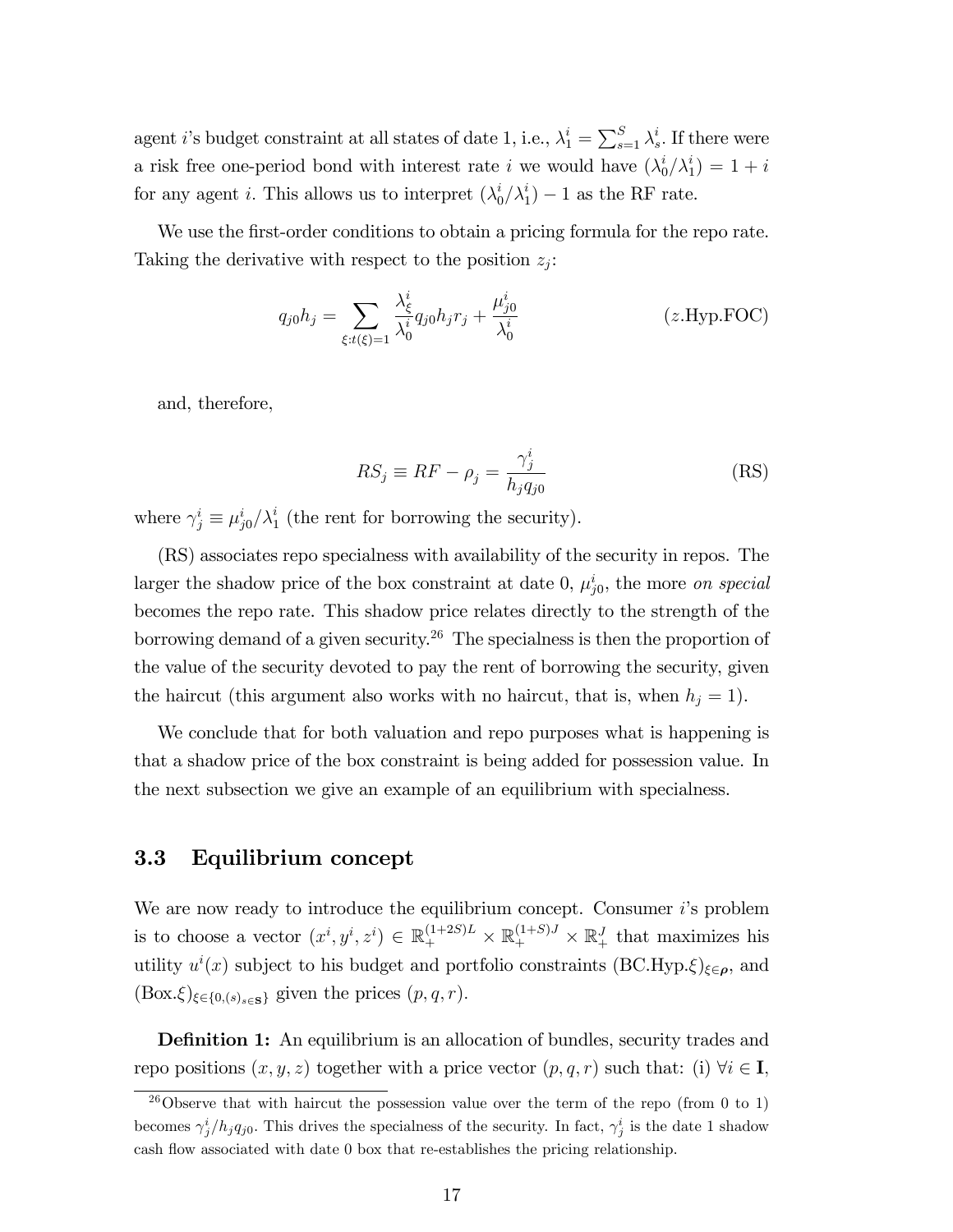$(x^i, y^i, z^i)$  solves the consumer is problem given  $(p, q, r)$ ; (ii) commodity markets clear:  $\sum_{i\in I} (x_{\xi}^i - \tilde{\omega}_{\xi}^i) = 0$ , at all nodes  $\xi$ ; (iii) securities markets clear:  $\sum_{i\in I} y_{\xi}^i = 0$ for  $\xi \in \{0, (s)_{s \in \mathbf{S}}\}$ ; and (iv) repo markets clear:  $\sum_{i \in \mathbf{I}} z_j^i = 0$ ,  $\forall j$ .

An important consequence of the box is that if either security or repo positions are bounded from below (e.g. short sales constraint), then so is the other one in any allocation satisfying (iii) and (iv) of Definition 1. A lower bound on securities positions implies the existence of a lower bound on repo positions.

There is a natural extension of Radner's [25] result in our framework:

Proposition 1: Under A1 - A2, if short sales are constrained, then an equilibrium exists.

In the Appendix we give a proof of Proposition 1, along the lines of Radner [25]) with the wealth of new ingredients incorporated (new constraints, repo markets). In the presence of a (nominal) riskless asset a Radner equilibrium without short sales constraints for the standard GEI model can be recovered as an equilibrium for the repo model with zero-haircut. In fact, we can make the repo positions mimic the positions in the riskless asset of the Radner equilibrium.

Our next result may seem to be a slight generalization of Proposition 1 as only the value of short sales, not short sales themselves, need to be bounded, but it turns out to give us an interesting insight on how some institutional arrangements guarantee existence of equilibria (as we explore in Section 4).

**Remark 2:** Under A1 - A2, if the values of short sales and repo are constrained, then an equilibrium exists.

See the Appendix for a proof that uses the fact that security prices have positive lower bounds (by A1).

We conclude this section with an example of an equilibrium with robust specialness. In practice, specialness occurs when the lender of the security does not lend enough, either around year end as they want all security in their possession around account reporting time, or when the demand from the counterparties to borrow and short the security is very high (as in the recent crisis, for example). Let us illustrate this by having the borrower of the security with a positive shadow price for his box constraint, whereas the lender has this constraint non-binding. Such an example can only be found under incomplete markets.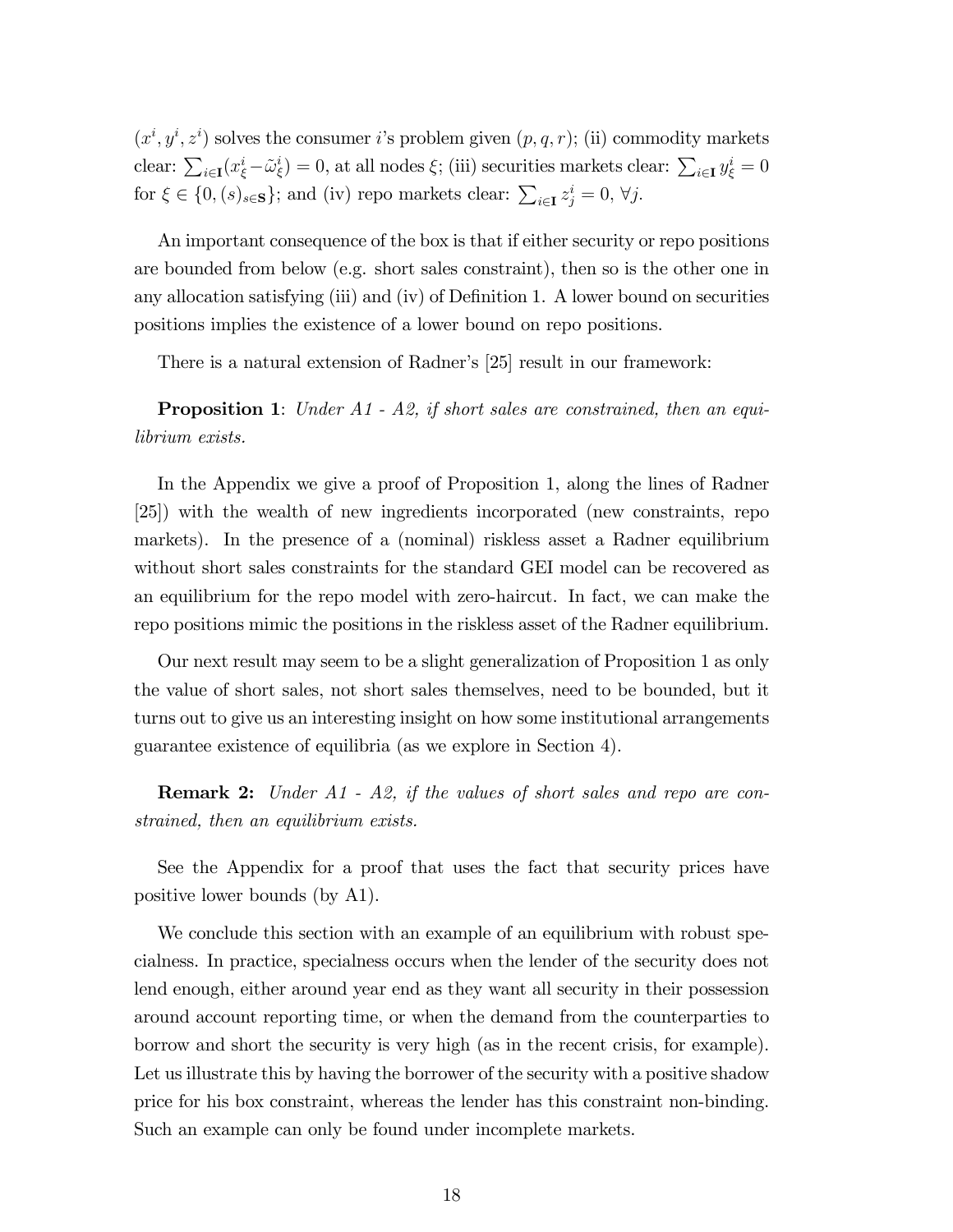Complete markets imply an all or nothing behavior for specialness, a zero shadow price of the box for one agent implies zero shadow prices for the boxes of all other agents. In fact, from (z.Hyp.FOC), if agent k has  $\mu_{j0}^k = 0$ , then  $r_j =$  $\lambda_0^k$  $_{0}^{k}/\lambda_{1}^{k}$ . So, for  $i \neq k$ , again by (z.Hyp.FOC), we have  $\mu_{j0}^{i} = (\lambda_{0}^{i} - \lambda_{1}^{i} \lambda_{0}^{k})$  $_{0}^{k}/\lambda_{1}^{k})q_{j0}h_{j},$ where  $\lambda_0^k$  $_{0}^{k}/\lambda_{1}^{k}=\lambda_{0}^{i}$  $\int_0^i/\lambda_1^i$ , as markets are complete.

Example of robust specialness: Let us consider a three dates economy with two states of nature at date 1. Denote the date 1 nodes by 11 and 12 and the date 2 nodes by 21 and 22: There is one good and one security. Markets are incomplete. The security pays one unit of the good in each state of dates 1 and 2, that is,  $B_{\xi} = 1$ ,  $\forall \xi > 0$ . There are two agents, namely A and B. Agent A is the only one who is endowed with the security, with  $e_0^A = 0.01$ . The haircut in repo is  $1\%$ , so  $h = 0.99$ . In the example, the two agents do leverage as in the repo collateral multiplier example in Section 2 (so B leverages up his repo position up to  $1 = 0.01/(1 - h)$ . Then, B sells back to A the shaved portion at the end of the looping (still at date  $0$ ).<sup>27</sup>

Preferences are of the form  $u^i(x) = \sum_{\xi} \alpha_{\xi}^i \ln x_{\xi}^i$ . Set  $(\alpha_0^A, \alpha_{11}^A, \alpha_{12}^A, \alpha_{21}^A, \alpha_{22}^A) =$  $(1.8, 2, 1, 0.04, 1)$  and  $(\alpha_0^B, \alpha_{11}^B, \alpha_{12}^B, \alpha_{21}^B, \alpha_{22}^B) = (2.5, 1, 1, 1, 1)$ . The following prices  $p_{\xi} = 1$ ,  $\forall \xi$ ,  $(q_0, q_{11}, q_{12}) = (1, 0.04, 0.064)$ , repo rate  $\rho = 0.05$  and allocations

|         | $(y_0^i, y_{11}^i, y_{12}^i, z^i) \mid (x_0^i, x_{11}^i, x_{12}^i, x_{21}^i, x_{22}^i)$ |
|---------|-----------------------------------------------------------------------------------------|
|         | $i = A \mid (1, -1, -1, -1) \mid (1, 2, 7/5, 1, 21.875)$                                |
| $i = B$ | $(-1, 1, 1, 1)$ $(1, 1, 1, 25, 15.625)$                                                 |

constitute an equilibrium for  $(\omega_0^A, \omega_{11}^A, \omega_{12}^A, \omega_{21}^A, \omega_{22}^A) = (1.01, 1.9895, 1.3655,$ 0.99, 21.865) and  $(\omega_0^B, \omega_{11}^B, \omega_{12}^B, \omega_{21}^B, \omega_{22}^B) = (0.99, 1.0005, 1.0245, 25, 15.625)$ .

The box constraint for agent B is binding with multiplier  $\mu_0^B = 0.396$  (agent B is long in repo). However, the box constraint of agent A (short in repo) is not binding, so  $\mu_0^A = 0$ . This equilibrium is specialness robust. Local endowment perturbations will modify the consumption equilibrium allocations but specialness for agent B will still hold.

 $27$ This is apparently in contradiction with our proposal to keep that shaved portion in a segregated account, but is a one-security example where there is no need for that (see footnote 28). But the general approach would also work in this one security case: actually, if we had introduced in the example that segregated account requirement and modified the box constraint accordingly (as in Section 4) the example could be done without having B selling the shaved portion at the end to A as the modified box of agent B would be binding.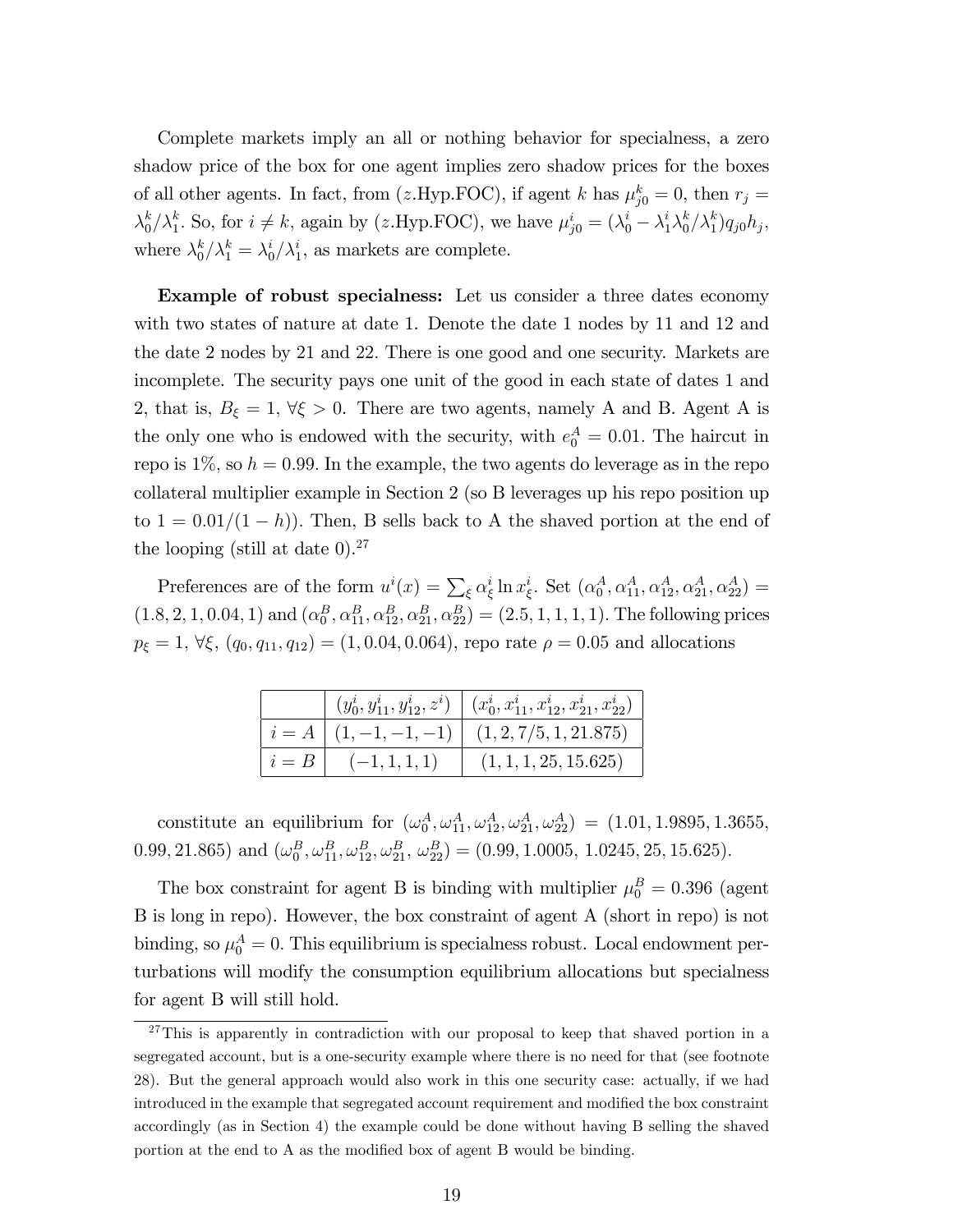# 4 Equilibrium and the level of re-hypothecation

If there were just one security, the haircut itself would make the intersection of budget and box constraints a bounded set.<sup>28</sup> The behavior of the one security case of our two agents example in Section 2 does not directly extend to more securities. To see this, notice that when there are several securities and everybody gets the benefit of haircut posted to them as well as being subject to the inconvenience to post it, the re-hypo rate - the fraction of security borrowings that are lent on or sold - can be one (leverage build-up does not consume liquidity, in the sense of pledging a bigger fraction of agents' assets). The reason is that the security borrowing side is cash generating. Assume that two securities have the same haircut. Then, two agents could combine same value borrowing and lending with successive purchase and sale of the securities (with offsetting values for both repo and security trades). In such an example the haircut of one security is compensated by the other, and haircut alone does not bound potential leverage. This comes from the symmetric treatment of all counterparties compounded with the liberal use of haircut posted by other agents. In the this section we examine the case where the re-hypo rate is directly bounded above, and then we will analyze how the difference between dealers and other agents plays a role.<sup>29</sup>

### 4.1 Limited rehypothecation

When the haircut posted by counterparties (and paid for with their own funds) is set aside, the fraction (re-hypothecation rate) that can be sold or lent of a security never exceeds the haicutted amount that was borrowed. As assets paid for by customers should in general be protected, this is an argument for requiring the haircut to be set aside. We will find bounds for the values of security and repo positions. Let us formalize this.

#### **Definition 2:** We call re-hypothecation rate (or re-hypo rate)  $H_j$  the fraction

<sup>&</sup>lt;sup>28</sup>The argument is as follows. From (Box.0)  $\phi_0^i \geq -z^i$ , and substituting into (BC.Hyp.0) we get  $-q_0z^i + q_0hz^i \leq W_0^i \equiv p_0\omega_0^i + q_0e^i$ . If  $z^{i+} = 0$ , then  $z^{i-} \leq W_0^i/(1-h)q_0$ . Then, by a feasibility argument, we can bound  $z^{k+}$  and then using (BoxH.0) we can bound short sales (and again, by feasibility, also security long positions).

 $^{29}$  at least far enough along the sequence of repo transactions, as positions become large and, therefore, the mutual exposure of agents very risky.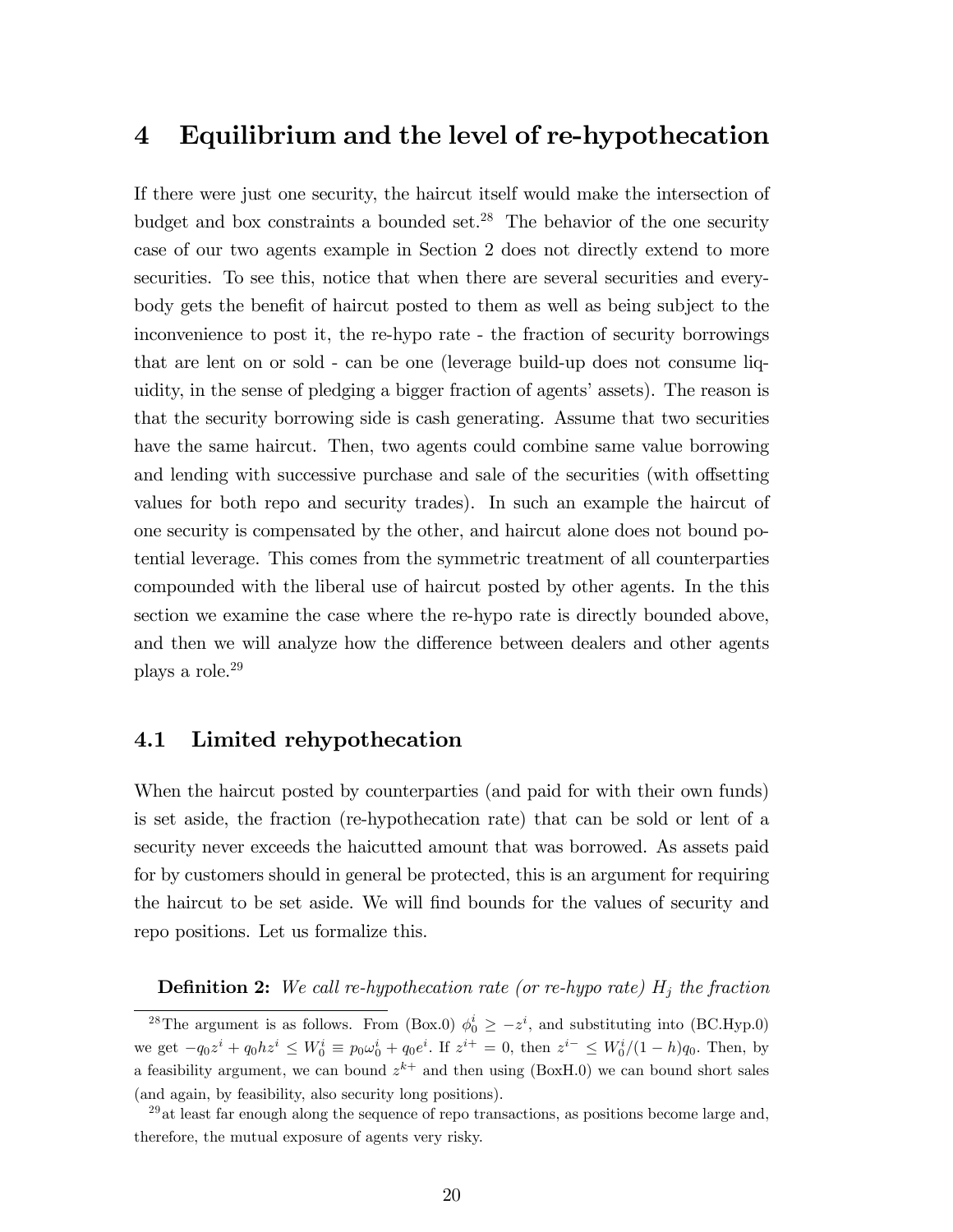of the amount of security j that can be sold or lent after being borrowed. We say that agents have limited re-hypothecation if  $H_j \le h_j < 1$ .

Aitken and Singh  $[1]$  addressed re-hypothecation<sup>30</sup> in a narrower sense, when collateral posted to a prime broker is again used as collateral by him. Our notion is broader and includes the short sale of that collateral as this collateral security can then be purchased and put in another repo by someone else.

In the example of Section 2 only the shaved amount of security is lent further between the two agents. This means that in such a set-up the effective rehypothecation rate was  $h$  (that is, 1 minus the haircut). At each round a fixed portion  $(1-h)$  of the security value is not lent further. It is ambiguous with two agents and one security whether the reason is the scarcity of cash or of collateral as in that situation the haircut drives re-hypothecation rate,  $H = h$ .

Next we show how limited re-hypothecation can be naturally embedded in our repo model. Let us differentiate the borrowing and lending of a security by  $z_j^{i+} = \max\{0, z_j^{i}\}\$ and  $z_j^{i-} = -\min\{0, z_j^{i}\}\$ , respectively. Then  $z^i = z_j^{i+} - z_j^{i-}$ . In the same way we can define  $\phi_{j0}^i = \phi_{j0}^{i+} - \phi_{j0}^{i-}$ . Limited re-hypothecation implies that only a fraction  $H_j < 1$  of security j can be re-hypothecated (available in the box), while  $(1 - H_j)$  is set aside<sup>31</sup>. Thus, the box constraint becomes

$$
\phi_{j0}^i + H_j z_j^{i+} - z_j^{i-} \ge 0, \ \forall j \in \mathbf{J}
$$
 (BoxH.0)

 $(BoxH.0)$  constraint defines a convex set. To see this we just need to rearrange terms as follows:  $\phi_{j0}^i + z_j - (1 - H_j)z_j^+ \geq 0$ , where  $-z_j^+$  $j^+$  is a concave function.

**Lemma 1:** Under  $(BoxH.0)$  and limited re-hypothecation for every security, the values of security and repo positions are bounded, from above and from below.

Let (BC.Hyp.0):  $p_0 x_0^i + q_0 (\phi_0^i + h z^i) \leq W_0^i$ , where  $W_0^i \equiv p_0 \omega_0^i + q_0 e^i$ . From (BoxH.0) we have  $\phi_{j0}^{i} \ge z_j^{i-} - H_j z_j^{i+}$  $j^{i+}$ , and substituting in (BC.Hyp.0) we have  $\sum_{j} q_{j0}(z_j^{i-} - H_j z_j^{i+} + h_j z_j^{i}) \leq W_0^i$ . As  $z_j^{i} = z_j^{i+} - z_j^{i-}$ , we can write  $\sum_{j} q_{j0}((1 (h_j)z_j^{i-} + (h_j - H_j)z_j^{i+}$  $j^{(i+1)}$   $\leq W_0^i$ . Since  $h_j \geq H_j$ , we have that  $q_{j0}z_j^{i-} \leq$  $\frac{\tilde{W}_0^i}{(1-h_j)} \equiv A_j^i$ holds for any security j. By feasibility, this in turn implies that  $q_{j0}z_i^{i+1}$  $j^{i+}$  is bounded by  $\sum_{k\neq i} A_j^k \equiv \Delta_j^i$ . Now, using (BoxH.0) for security j, we have  $\phi_{j0}^{i+} - \phi_{j0}^{i-} \ge$  $z_j^{i-} - H_j z_j^{i+}$  $j^{i+}$ , so  $-\phi_{j0}^{i+} + \phi_{j0}^{i-} \leq -z_j^{i-} + H_j z_j^{i+}$  $j^{i+}$ . Now notice that  $\phi_{j0}^{i+} \phi_{j0}^{i-} = 0$ . If

 $30$ Following Lehman Brothers' bankruptcy, Aitken and Singh [1] shows evidence that rehypothecation tends to decline when lenders fear fails by counterparties who are likely to go bankrupt.

<sup>&</sup>lt;sup>31</sup> possibly in a segregated account.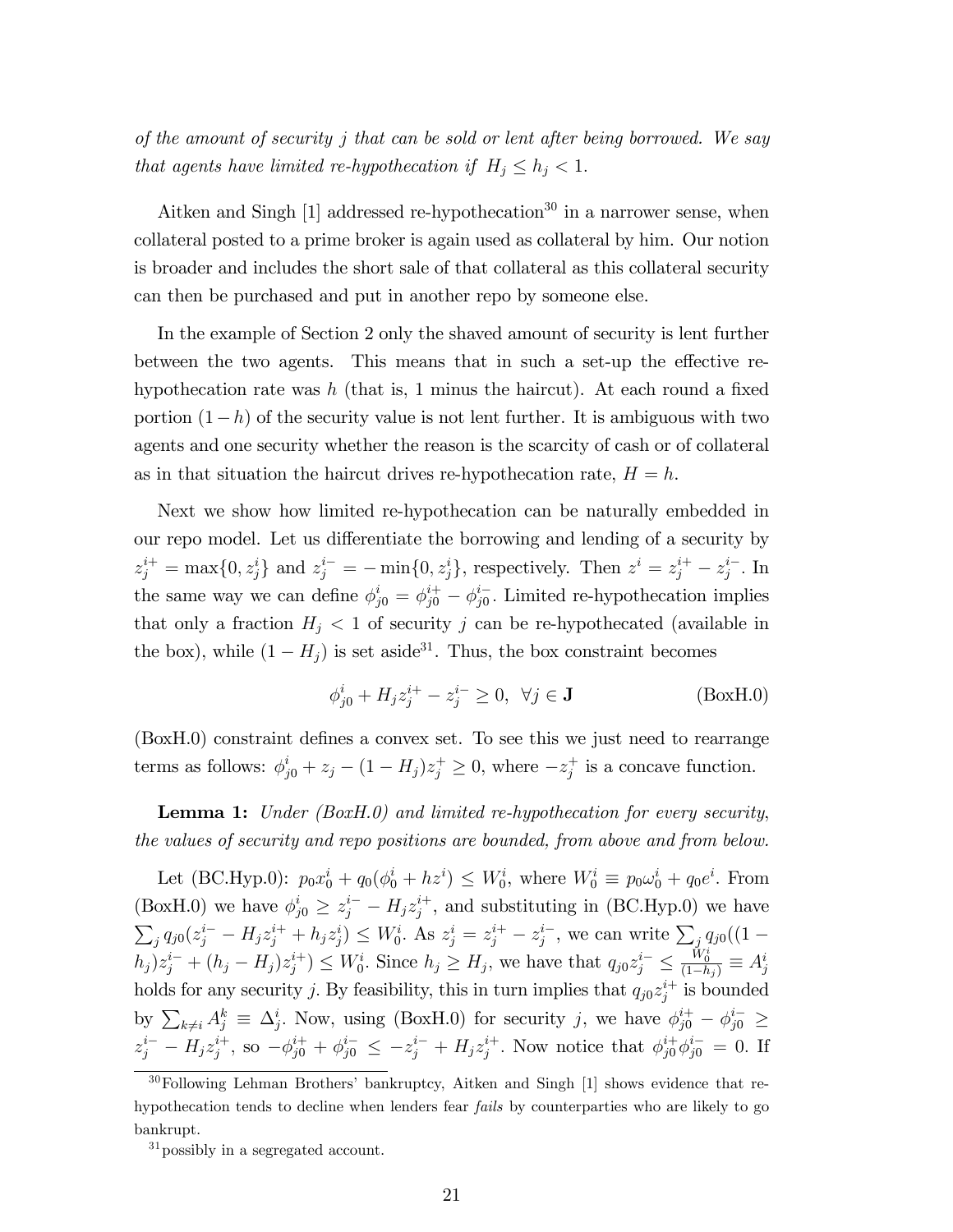$\phi_{j0}^{i+} = 0$ , then  $\phi_{j0}^{i-} \leq -z_j^{i-} + H_j z_j^{i+} \leq H_j z_j^{i+}$  $j_j^{i+}$  and multiplying both sides by  $q_{j0}$ we have  $q_{j0}\phi_{j0}^{i-} \leq q_{j0}H_jz_j^{i+} \leq H_j\Delta_j^i$ . Otherwise, if  $\phi_{j0}^{i-} = 0$ , again by feasibility, knowing from the above argument that counterparties have repo short positions bounded in value, we have  $q_{j0}\phi_{j0}^{i+} \leq H_j(I-1) \max_i \Delta_j^i$ .

Once we manage to bound security prices from below, Lemma 1 gives a solution to the well known Hart's  $[15]$  counterexample<sup>32</sup>. The obligation to reverse in securities before shorting them (the possession constraint of non-negative "title balanceî in the box), in a context where leverage is controlled (like no full re-hypothecation), can reestablish the upper hemi-continuity of the budget correspondence. For the modified box constraint  $(BoxH.0)$ , Lemma 1 leads us to the following existence result (similarly to what Remark 2 did for the original box  $(Box.0)$ .

Theorem 1: Let assumptions A1 and A2 hold. Under limited re-hypothecation for all agents, an equilibrium exists.

Remark 3 (Segregated accounts): The most directly related arrangement consists in requiring that a physical (i.e., in units of the securities) haircut of the collateral is kept by the borrower of securities in a segregated account that is only accessed in the case of a credit event. While this is not the current most common practice, it is a reasonable possible market development that haircuts eventually become segregated because haircuts are paid for with client's money.<sup>33</sup> In fact we think this can be the explicit object of sensible financial regulation. Of course,  $h \geq H$  in this case. Notice that the haircut posted by customers is cash funded by them, so customers could potentially insist on no-rehypothecation of such a portion of their securities that they bought with their own funds. Agents comply to limited re-hypothecation in such a situation.

Let us incorporate more concrete institutional specification showing how bounds occur in the current Önancial market even without such a regulation.

<sup>&</sup>lt;sup>32</sup>Since then there have been many attempts to resurrect the existence of equilibria. See for example Balasko and Cass [3], Bottazzi [4], [5], Duffie and Shafer [9], Geanakoplos and Polemarchakis [13], and Ku and Polemarchakis [23].

<sup>&</sup>lt;sup>33</sup>There are already some rules that head in this direction: a possible reading of some customer protection rules (for example, Rule 15c3-3 of the Securities Exchange Act) is that the broker-dealer should maintain possession of haircuts in repo agreement. See point b4(i) of the Security Lawyersí Deskbook at http://www.law.uc.edu/CCL/34ActRls/rule15c3-3.html, published by University of Cincinnati.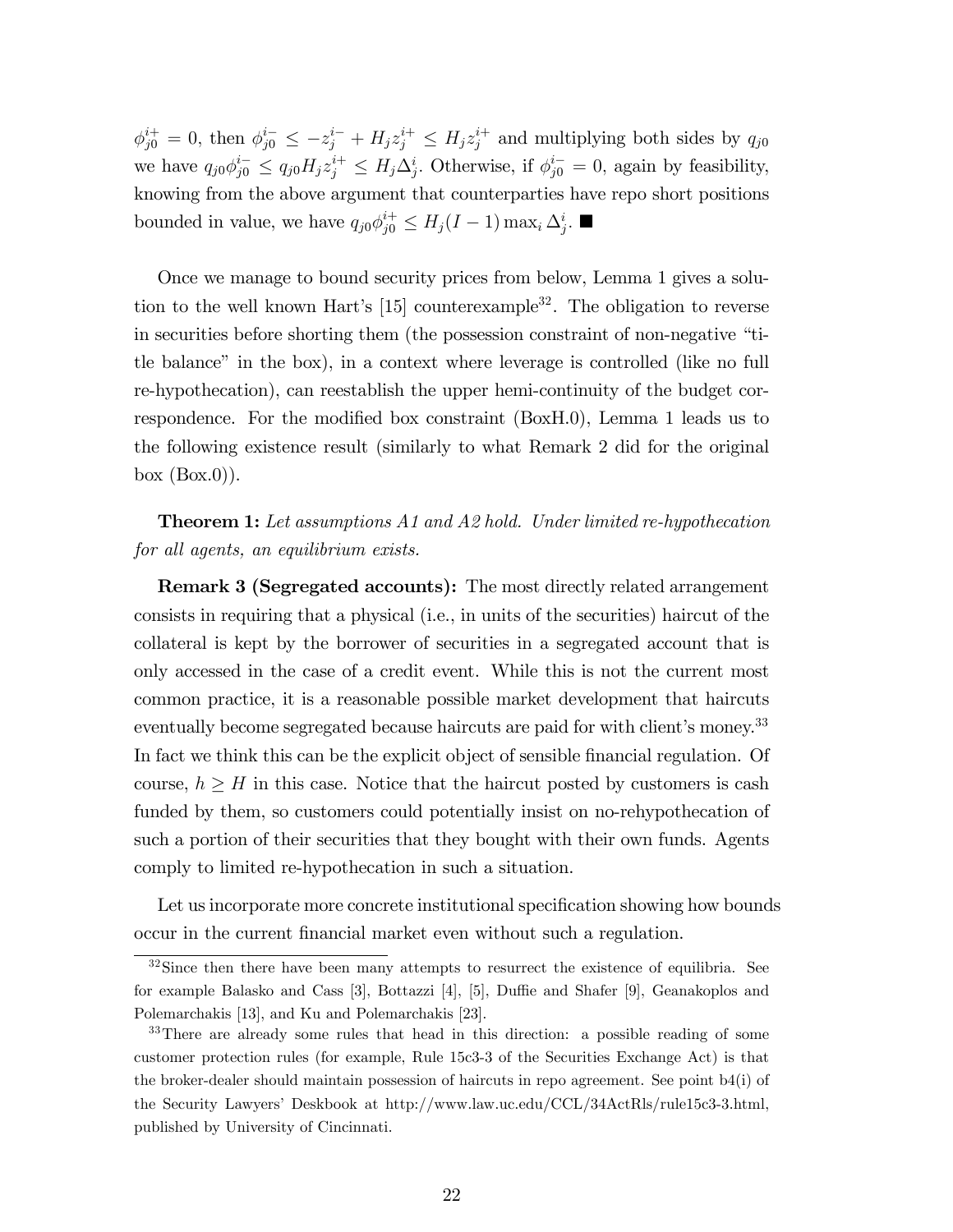### 4.2 Constrained dealers

The cash benefit associated with security borrowing tends to be only available to counterparties who are known to have their leverage limited (and hence short sale constraints) for regulatory reason or/and business focus (in the case of prime brokers whose business is intermediation). This group of dealers service customers (e.g. bank portfolios, hedge funds, mutual funds and insurance companies) who do not necessarily have such restrictions but have to post haircut when borrowing funds while not getting haircut when they borrow securities. This institutional setting is described by the following assumption

(A3) Non-dealers only engage in repo with dealers. Dealers' security positions are bounded in value, by regulation. Dealers collect haircut but do not pay haircut to non-dealers.

The balance-sheet size limitations of dealers/prime brokers insure compactness of their budget set directly. Their customersíbudget sets are also compact because haircut is posted but not received. It is not the fact that such customers face constrained dealers that constrains them directly (customers could face each other through offsetting positions, with the dealers having a small position), but the funding of large positions limits their build up. Let us see how limits imposed on dealers translate into limits for their customers.

The economy for this specific framework is the following. We allow for simultaneous borrowing and lending of the same security by the same agent.<sup>34</sup> We refer to  $\theta_j^i \geq 0$  (security borrowing) and  $\psi_j^i \geq 0$  (security lending) as the nonnegative reverse repo and repo positions of agent  $i$ , respectively. There are two sets of agents: dealers  $(D)$  and non-dealers  $(N)$ .

The exogenous bound on the value of dealers' security positions is given as follows: let  $M > 0$  be such that, for any security j,

$$
|q_{j0}\phi_{j0}^i| \le M, \text{ for } i \in \mathbf{D}
$$
 (Bound.D)

Non-dealer's budget constraint at date 0 is

$$
p_0 x_0^i + \sum_j q_{j0} (\phi_{j0}^i + \theta_j^i - h_j \psi_j^i) \le p_0 \omega_0^i + q_0 e_0^i, \ i \in \mathbb{N}
$$
 (BC.0.nd)

<sup>&</sup>lt;sup>34</sup>Observe that when borrowing and lending entered symmetrically in the budget constraint we could write it in terms of the net position but this is no longer the case in this subsection.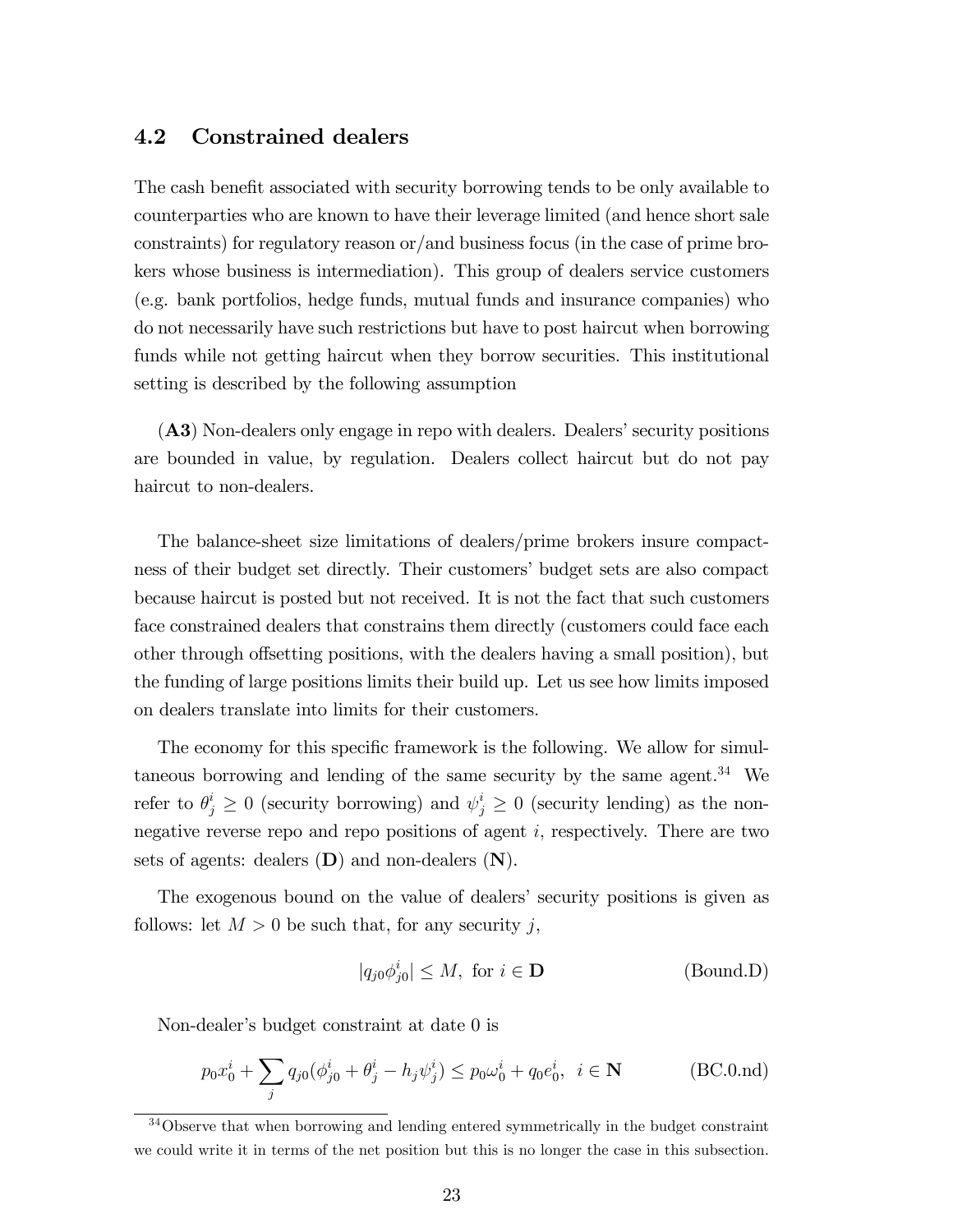Dealer's budget constraint at date 0 is

$$
p_0 x_0^i + \sum_j q_{j0} (\phi_{j0}^i + h_j \theta_j^i - \psi_j^i) \le p_0 \omega_0^i + q_0 e_0^i, \ i \in \mathbf{D}
$$
 (BC.0.d)

It is easy to see that it will never be optimal for non-dealers to engage in simultaneous lending and borrowing of the same security.<sup>35</sup> Dealers, on the other hand, will want to engage in both sides of the repo market of the same security as this generates liquidity for them: they get the haircut advantage.

The repo rate cannot be the same when dealers are lending and when the dealers are borrowing a certain security j. First, if each dealer would be facing just one non-dealer a trivial equilibrium would result. In fact, a dealer would always want extreme positions for both  $\theta^i$  and  $\psi^i$ , whereas the non-dealer would prefer to have just one of these variables to be positive. Secondly, in general, repo market clearing could not be accomplished as can be seen by aggregating all budget constraints.<sup>36</sup> Therefore, we allow for two different repo rates:  $\rho_{j2}$  when it is the dealer who lends, and  $\rho_{i1}$  when it is the dealers who borrow (and let  $r_{jk} = 1 + \rho_{jk}$ , for  $k = 1, 2$ .<sup>37</sup> So date 1 budget constraints become the following:

$$
p_s(x_s^i - \omega_s^i) + q_s y_s^i \le p_s B_s (y_0^i + e_0^i) + \sum_{j \in \mathbf{J}} \pi_j (r_{j1} \theta_j^i - r_{j2} \psi_j^i), \text{ for } i \in \mathbf{D}
$$
  

$$
p_s(x_s^i - \omega_s^i) + q_s y_s^i \le p_s B_s (y_0^i + e_0^i) + \sum_{j \in \mathbf{J}} \pi_j (r_{j2} \theta_j^i - r_{j1} \psi_j^i), \text{ for } i \in \mathbf{ND}
$$

At date 1 the box constraint remains the same and is written as  $\phi_j^i + \theta_j^i$  $\psi_j^i \geq 0$ . In the definition of equilibrium we replace condition (iv) by  $\sum_{i \in \mathbf{N}} \theta_j^i =$  $\sum_{i \in \mathbf{D}} \psi_j^i$  and  $\sum_{i \in \mathbf{D}} \theta_j^i = \sum_{i \in \mathbf{N}} \psi_j^i$  $\frac{\imath}{j}.$ 

Lemma 2: For non-dealers the values of security and repo positions are bounded, from above and from below.

<sup>&</sup>lt;sup>35</sup>In fact, a dealer would always want extreme positions for both  $\theta^i$  and  $\psi^i$ , whereas the non-dealer would prefer to have just one of these variables to be positive. For example, take  $h_j = 0.9$  and compare  $(\theta^i, \psi^i) = (0.4, 0.2)$  and  $(\theta^i, \psi^i) = (0.2, 0)$ . Net positions are the same, but a dealer prefers repo trades  $(0.4, 0.2)$  while a non-dealer prefers  $(0.2, 0)$ .

<sup>&</sup>lt;sup>36</sup>A common repo rate would guarantee only  $(\sum_{i\in\mathbf{N}} \theta_j^i - \sum_{i\in\mathbf{D}} \psi_j^i) + h_j(\sum_{i\in\mathbf{D}} \theta_j^i)$ A common repo rate would guarantee only  $(\sum_{i\in \mathbb{N}} \theta_i - \sum_{i\in \mathbb{D}} \psi_i) + h_j(\sum_{i\in \mathbb{D}} \theta_i - \sum_{i\in \mathbb{N}} \psi_i^i) = 0.$ 

 $37$ This does not convert the consumers' problem into the problem considered in Section 3. In fact, such isomorphism required  $\frac{1}{r_{j1}} = \frac{h_j}{r_{j2}}$  $\frac{n_j}{r_{j2}}$ , but such price relation would lead us to market clearing in a non-allowed way ( $\sum_i \theta_j^i = \sum_i \psi_j^i$  but we should have  $\sum_{i \in \mathbf{N}} \theta_j^i = \sum_{i \in \mathbf{D}} \psi_j^i$  and  $\sum_{i\in \mathbf{D}} \theta_j^i = \sum_{i\in \mathbf{N}} \psi_j^i$ .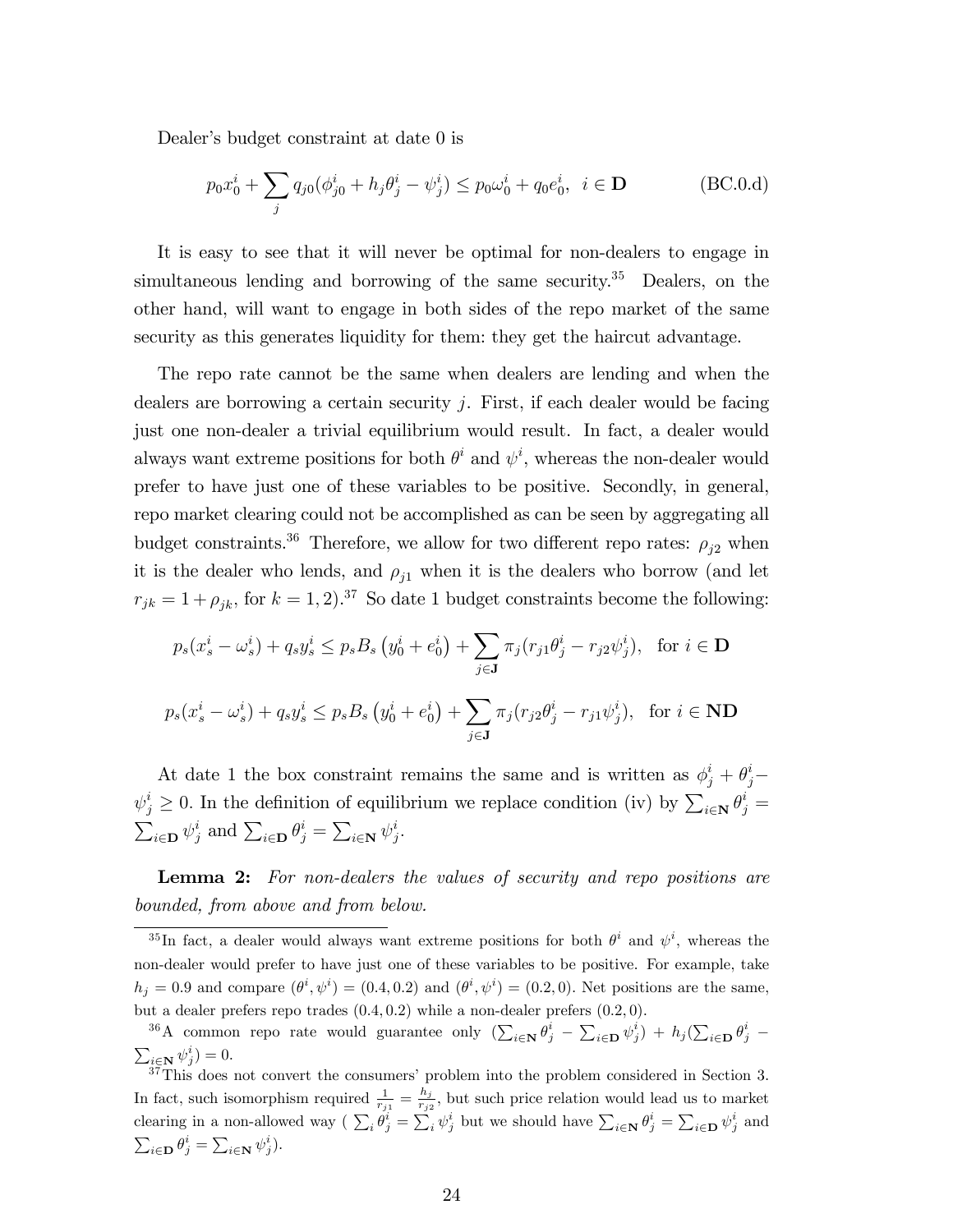Lemma 2, shown in the Appendix, leads us to the following result, by adapting the proof of Remark 2 (see also the Appendix):

Theorem 2: If A1-A3 hold, then an equilibrium exists.

# 5 Final Remarks

Our main focus in this paper has been to provide a basis for the theory of the use of securities as collateral and their subsequent re-hypothecation. The box concept and security possession is central in our analysis, and we use it to explore the impact of collateral scarcity in traditional corners of security theory like pricing. As we saw, repo rates may become special due to such scarcity. We do believe that our approach relating possession demand and specialness, can be adapted for currencies, linking currency shortage and funding needs. A dollar shortage becomes the equivalent of the dollar being on special. Also, our modeling of repos departs from the standard GEI model as it becomes the way to properly distinguish issuing from shorting.

The repo collateral multiplier set up a strong base for understanding how leverage is built up through recursive collateral. Many adjacent issues to our subject deserve attention in future work. We discussed some arrangements that bound re-hypothecation, in particular, we saw how regulation imposed on dealers (who have an incentive to build large positions in the model) to limit their leverage gets propagated to the rest of the economy. However, there may be other interesting ones, namely in the context of risk based margining<sup>38</sup> (which reminds us of the relationship between haircut and volatilities discussed by Geanakoplos [14]), that would have to be explained in detail. Likewise, default (the borrower not returning the money) and fails (the borrower of securities not returning the security) are only hinted at, but have important consequences on re-hypothecation.

<sup>38</sup>A risk based (var) margin is posted in proportion with the counterparty risk (i.e. the bilateral market risk of the full portfolio of position of a trading customer with his prime broker). It is a form of haircut that does not work security by security but at the bilateral portfolio of trades between two counterparties. This will also limit potential position size as collateral needs to be posted for larger positions.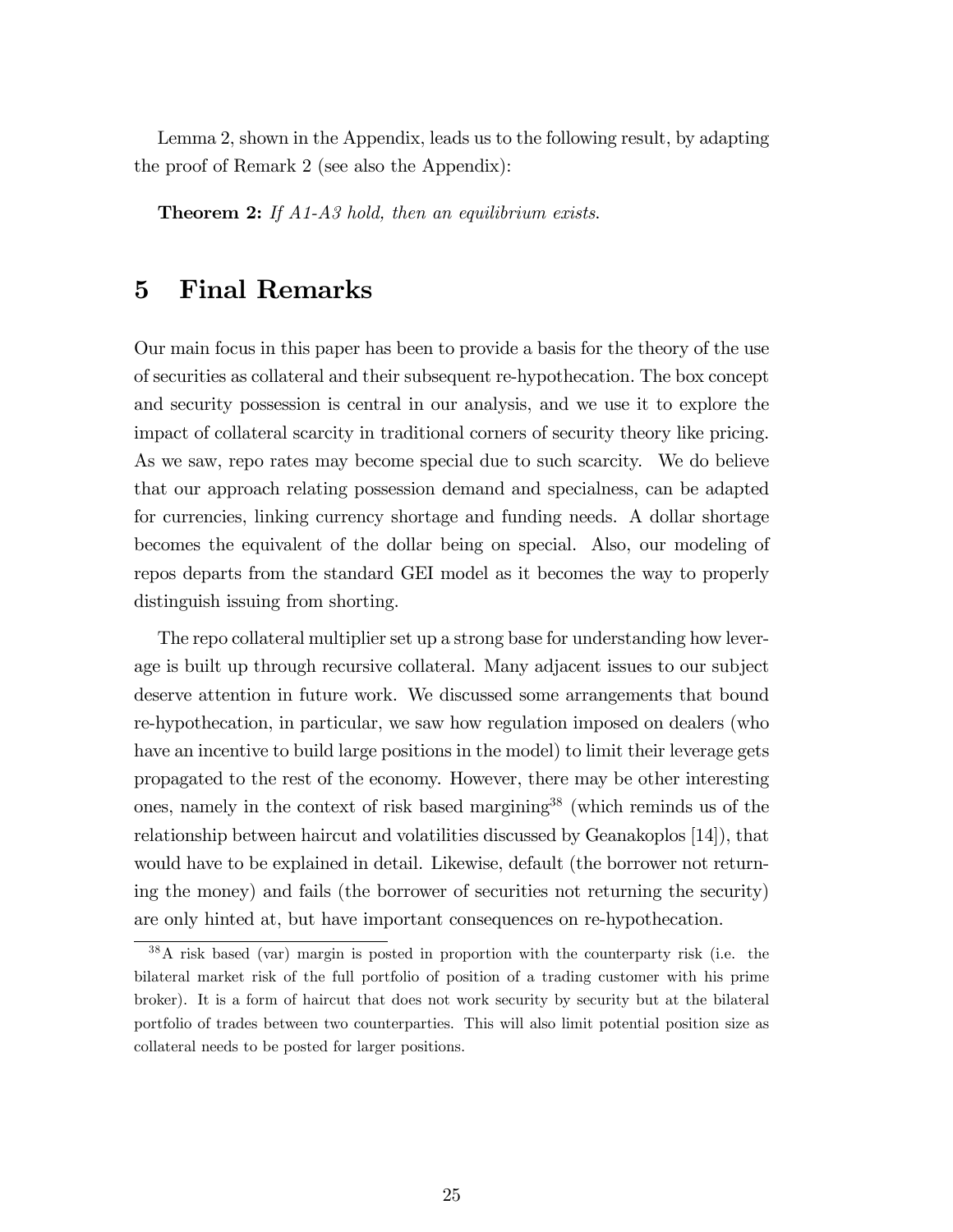# 6 Appendix

#### Proof of Proposition 1:

**1.** Security positions are assumed to be bounded from below by  $-\tilde{K}_j$ , for each security *j*. Then at any attainable allocation (satisfying (iii) and (iv) of Definition 1), security j positions are bounded from above by  $K_j \equiv (I-1)\tilde{K}_j + \sum_i e_j^i$ , and using security j box constraint,  $(Box.0<sub>j</sub>)$ , attainable repo positions are such that  $(I-1)K_j \geq z_j^i \geq -K_j$ . Attainable consumption bundles are bounded by  $x_{\xi}^{i} \in [0, \sum_{i} \tilde{\omega}_{\xi}^{i}]$  at each date-state  $\xi$ .

The repo rate is actually decided at the initial date, when repos are negotiated. That is, let  $R_j \equiv \frac{1}{r_j}$  $\frac{1}{r_j}$  be the repo price, for security j. Repo prices will be chosen together with  $(p_0, q_0)$  by an auctioneer, whose payoff function (the value of aggregate excess demand in all date 0 markets) can be made linear in  $(p_0, q_0, R)$ by making the following change of variables:  $\tilde{z}^i_j \equiv r_j q_{j0} z^i_j$ ,  $\forall j$ . The modified repo variables are required to satisfy the following (where we will later make  $n \to \infty$ ):

$$
\tilde{z}_j^i \ge -q_{j0} K_j (R_j + 1/n)^{-1}, \forall j \in \mathbf{J}
$$
 (Bound)

We rewrite consumers' budget constraints at dates 0 and 1 and the box constraints at date 0 as follows:<sup>39</sup>

$$
p_0(x_0^i - \omega_0^i) + q_0 y_0^i + \sum_j R_j h_j \tilde{z}_j^i \le 0
$$
 (BC.Hyp.0)

$$
p_s(x_s^i - \omega_s^i) + q_s y_s^i \le p_s B_s \left(y_0^i + e_0^i\right) + \sum_j h_j \tilde{z}_j^i \tag{BC.Hyp.s}
$$

$$
q_{j0}(y_{j0}^i + e_{j0}^i) + R_j \tilde{z}_j^i \ge 0, \forall j \in \mathbf{J}
$$
 (Box.0)

Actually, we will start by relaxing (Box.0) in order to obtain easily the lower semi-continuity of the constraint correspondence of a consumer. That is, we replace (Box.0) by the following (and later we make  $n \to \infty$ ):

$$
q_{j0}(y_{j0}^i + e_{j0}^i) + R_j \tilde{z}_j^i \ge -1/n \ , \ \ \forall j \in \mathbf{J}
$$
 (Box.0n)

2. As usual, we consider a truncated economy where consumption, security and repo individual choices have upper and lower bounds that go beyond the

<sup>&</sup>lt;sup>39</sup>It is clear from (BC.Hyp.0) and (BC.Hyp.s) that  $\tilde{z}^i_j$  looks like a position in a riskless asset, and therefore, its price  $R_j$  should be equal to the inverse of 1 plus the risk free interest rate, if (Box.0) were not binding, as argued in our discussion of specialness (see Section 3.2).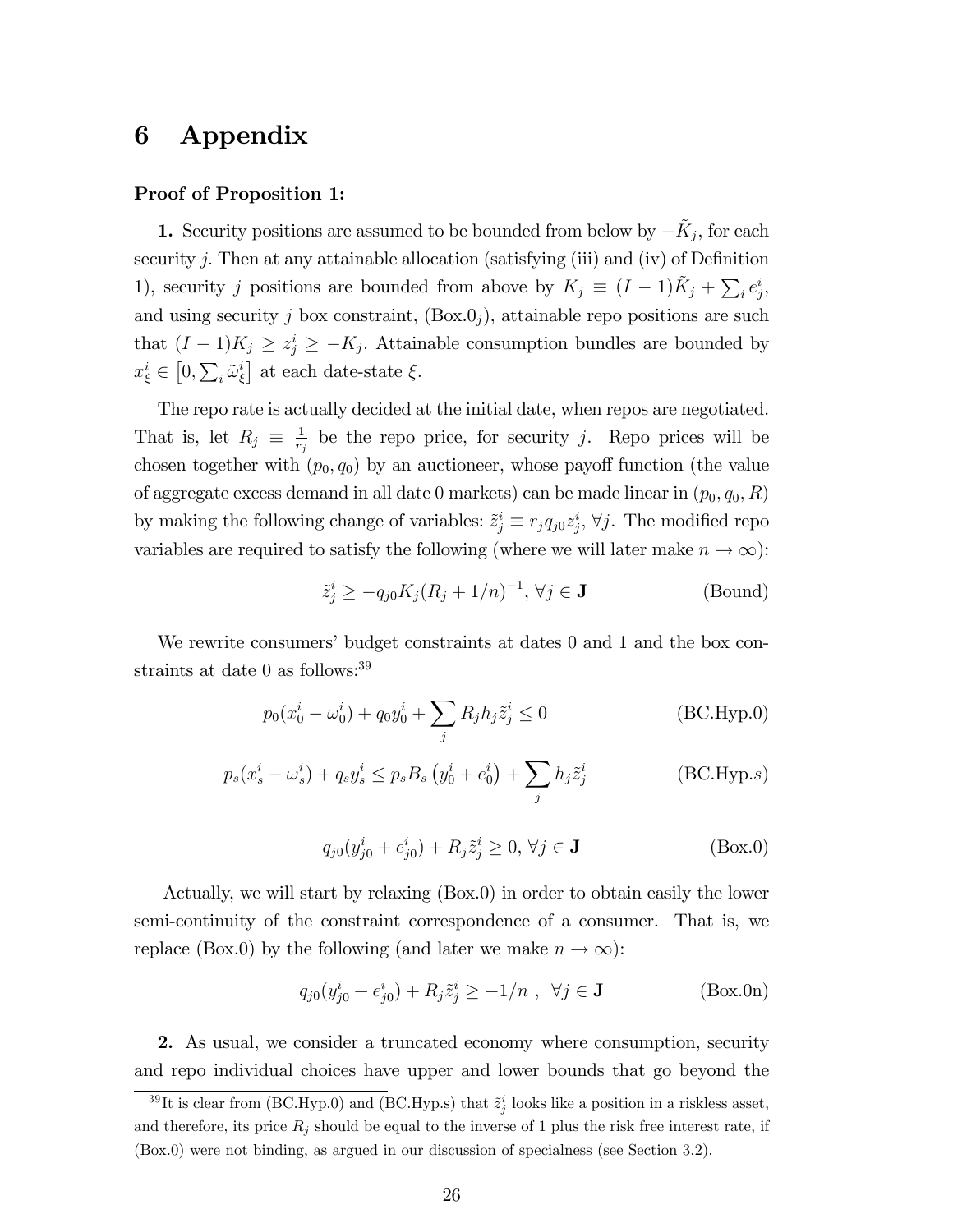attainability bounds by an arbitrary small amount  $\varepsilon > 0$ . Denote by  $\mathbf{X} \times \mathbf{Y} \times \mathbf{Z}$ the set of bundles, security and repo positions, respectively, satisfying these bounds. We start by Önding a truncated equilibrium where individual choices are optimal in  $\mathbf{X} \times \mathbf{Y} \times \mathbf{Z}$ , but then we will show that these choices are actually optimal under constraints  $(BC.Hyp.\xi)$  and  $(Box.0n)$ .

Now, we define a generalized game played by consumers, who maximize utility on  $\mathbf{X} \times \mathbf{Y} \times \mathbf{Z}$  subject to the budget constraints and (Box.0n), and the following auctioneers. An initial auctioneer for date 0 chooses  $(p_0, q_0, R)$  in the simplex in order to maximize

$$
p_0 \sum_{i \in \mathbf{I}} (x_0^i - \omega_0^i) + q_0 \sum_{i \in \mathbf{I}} y_0^i + \sum_{j \in \mathbf{J}} R_j h_j \sum_{i \in \mathbf{I}} \tilde{z}_j^i
$$
 (B.0)

At date 1 (state s) there is an auctioneer in each state s who chooses  $(p_s, q_s)$ in the simplex in order to maximize

$$
p_s \sum_{i \in \mathbf{I}} (x_s^i - \omega_s^i - B_s \sum_{i \in \mathbf{I}} (y_0^i + e_0^i)) + q_s \sum_{i \in \mathbf{I}} y_s^i - \sum_{j \in \mathbf{J}} h_j \sum_{i \in \mathbf{I}} \tilde{z}_j^i
$$
 (B.1.s)

At the last date, state  $s^+$ , an auctioneer chooses  $p_{s^+}$  in the simplex in order to maximize

$$
p_{s^{+}} \sum_{i \in \mathbf{I}} (x_{s^{+}}^{i} - \omega_{s^{+}}^{i} - B_{s^{+}} \sum_{i \in \mathbf{I}} (y_{s}^{i} + y_{0}^{i} + e_{0}^{i}))
$$
 (B.2. s<sup>+</sup>)

Recall that  $r = 1 + \rho$  and we will see that we can find market clearing repo interest rates  $\rho$  that are not extremely negative (i.e., not below  $-1$ ), consistent with the normalization of the price vector  $(p_0, q_0, R)$  in the simplex.

An equilibrium for this generalized game is a vector  $(x, y, \tilde{z}, p, q, R) \in \mathbb{R}_+^{I(1+2S)L}$ +  $\times \mathbb{R}^{I(1+S)J}_{+} \times \mathbb{R}^{I J}_{+} \times \mathbb{R}^{(1+2S)L}_{+} \times \mathbb{R}^{(1+S)J}_{+} \times \mathbb{R}^{J}_{+}$ , such that, for each player, the respective action solves his optimization problem, constrained by the above bounds on choice variables and parameterized by the other players' actions.

Let us see that the generalized game has an equilibrium since it satisfies all the assumptions in Debreuís (1952, [9]). What needs to be checked is the lower semi-continuity of consumers' constraint correspondence. We show that this follows from the assumption of positive endowments of goods and securities, so that the strict inequality versions of the budget and box constraints have nonempty intersection (which is therefore trivially lower semi-continuous). Now, the constraint correspondence of the consumer is just the closure of this intersection and is also lower-semicontinuous (see Hildenbrand [19, p. 26]).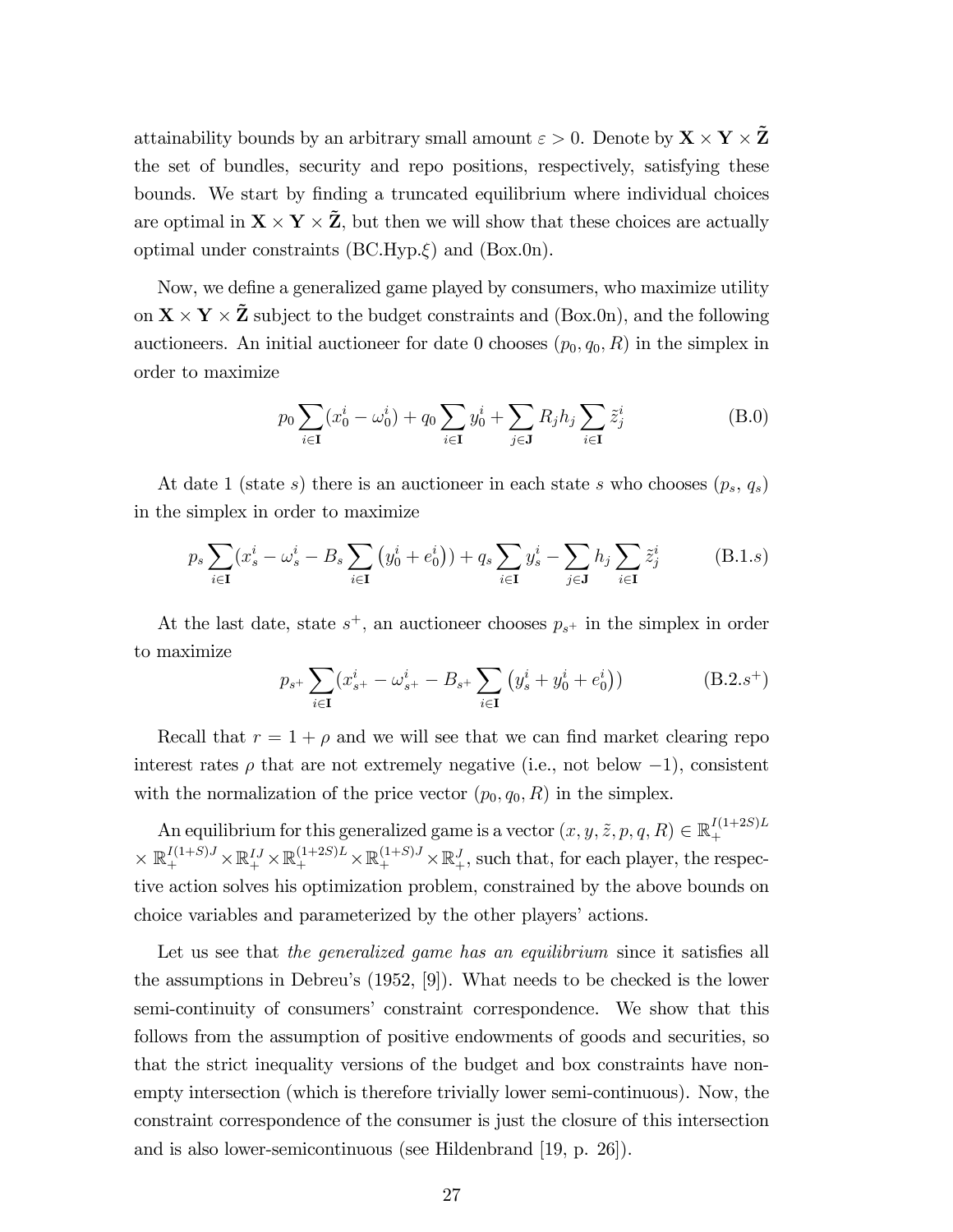First, if  $p_0 \neq 0$  let  $(x_0^i, y_0^i, \tilde{z}^i) = 0$ ,  $y_{js}^i \in (-e_{j0}^i, 0)$ ,  $\forall j$ , and  $(x_s^i, x_{s+}^i) = 0$ . Second, if  $p_0 = 0$  but  $q_0 \neq 0$ , let  $y_{j0}^i = -(e_{j0}^i - \alpha)$ , where  $\alpha \in (0, \min_k e_{k0}^i)$ ,  $\forall j, (x_0^i, \tilde{z}^i) = 0, y_{js}^i \in (-\alpha, 0), \forall j, \text{ and } (x_s^i, x_{s^+}^i) = 0. \text{ Third, if } (p_0, q_0) = 0$ denoting  $\bar{B}_{js}^i \equiv te_{j0}^i(q_{js} + p_s B_{js})$  where  $0 < t < 1$ , let  $x_0^i = 0, y_{j0}^i > 0, \tilde{z}_j^i =$  $-\beta R_j^{-1}n^{-1}$ ,  $\forall j$ , where  $\beta \in (0, \min\{1, \min_s \bar{B}_{js}^i nR_j/h_j\})$ . Then,  $(p_s B_s + q_s)e_0^i$  +  $\sum_j h_j \tilde{z}_j^i \geq (1-t)(p_s B_s + q_s)e_0^i \geq (1-t) \min\{\min_l B_{sl}e_0^i, \min_j e_{j0}^i\} > 0$  by A1 and A2. Rewriting (BC.Hyp.s) in terms of gross positions  $(\phi_s^i = y_s^i + y_0^i + e_0^i)$ , we get  $p_s(x_s^i - \omega_s^i) + q_s \phi_s^i < (p_s B_s + q_s) (y_0^i + e_0^i) + \sum_j h_j \tilde{z}_j^i$  by making  $\phi_{js}^i \in (0, y_{j0}^i), \forall j$ , and  $x_s^i = 0$ ; we make  $x_{s^+}^i = 0$ , as usual. Hence, the interior of the intersection of the budget and box constraints, at all nodes, is non-empty, for any  $(p, q, R)$  such that  $(p_0, q_0, R) \in \Delta^{L+2J-1}$ ,  $(p_s, q_s) \in \Delta^{L+J-1}$  and  $p_{s+} \in \Delta^{L-1}$  for every s.

3. Moreover, we can show that the equilibrium for the generalized game is an equilibrium for the truncated economy. Let us show that markets clear at date 0 (at later dates market clearing follows by recursive substitution in the respective auctioneers objective functions). The new ingredient in this part of the proof is the clearing in repo markets. The argument is as follows:  $\sum_{i\in I} \tilde{z}^i \leq 0$ , (otherwise the auctioneer chooses  $R_j = 1$  and Walras' law would not hold), but the excess demand is actually null, as  $\sum_{i\in I}\tilde{z}^i_j < 0$  implied  $R_j = 0$  leading agents' reverse repo toward the upper bound of  $\tilde{\mathbf{Z}}_j$ , so  $\sum_{i\in \mathbf{I}} \tilde{z}_j^i > 0$ , a contradiction.

**4.** Actually,  $(x^i, y^i, \tilde{z}^i)$  is an optimal choice for consumer i at prices  $(p, q, R)$ for the problem where consumption, security and repo positions are not bounded from above (that is, the only bounds are  $y_{j\xi} \geq -\tilde{K}_j$ ,  $\forall \xi$  and (Bound<sub>j</sub>),  $\forall j$ ). Suppose it was not, say  $(\bar{x}^i, \bar{y}^i, \bar{z}^i)$  is budget feasible at  $(p, q, R)$  and  $u^i(\bar{x}^i)$  >  $u^{i}(x^{i})$ . A convex combination  $\alpha \bar{x} + (1 - \alpha)x$ , with  $\alpha \in (0, 1)$ , is still strictly better that x. When  $\alpha$  is small enough, the convex combination lies in  $\mathbf{X} \times \mathbf{Y} \times \mathbf{Z}$  and is budget feasible at  $(p, q, r)$ , a contradiction. We have found an equilibrium for the auxiliary economy parametrized by  $n$ .

5. Now let  $n \to \infty$ . We want to find a cluster point for the sequence  $(x^n, y^n, \tilde{z}^n, p^n, q^n, R^n)$  of equilibria of the auxiliary economies parametrized by n. Let us re-normalize prices so that  $(p_0^n, q_0^n)$  is in the simplex (this can always be done as commodity prices are non zero along this sequence): let  $(\hat{p}_0^n, \hat{q}_0^n, \hat{R}_j^n)$  $(p_0^n, q_0^n, R_j^n)/(\sum_l p_{l0}^n + \sum_j q_{j0}^n)$ .<sup>40</sup> By compactness,  $(x^n, y^n, \hat{p}_0^n, p_{-0}^n, \hat{q}_0^n, q_{-0}^n)$  has a cluster point. Pass to the respective converging subsequence. We want to show that  $R_j^n$  does not have 0 as a cluster point. The first order condition on  $\tilde{z}_j^i$ 

<sup>40</sup>Notice that  $R_j^n \tilde{z}_j^{in} = q_{j0}^n z_j^{in} \Leftrightarrow \hat{R}_j^n \tilde{z}_j^{in} = \hat{q}_{j0}^n z_j^{in}$ .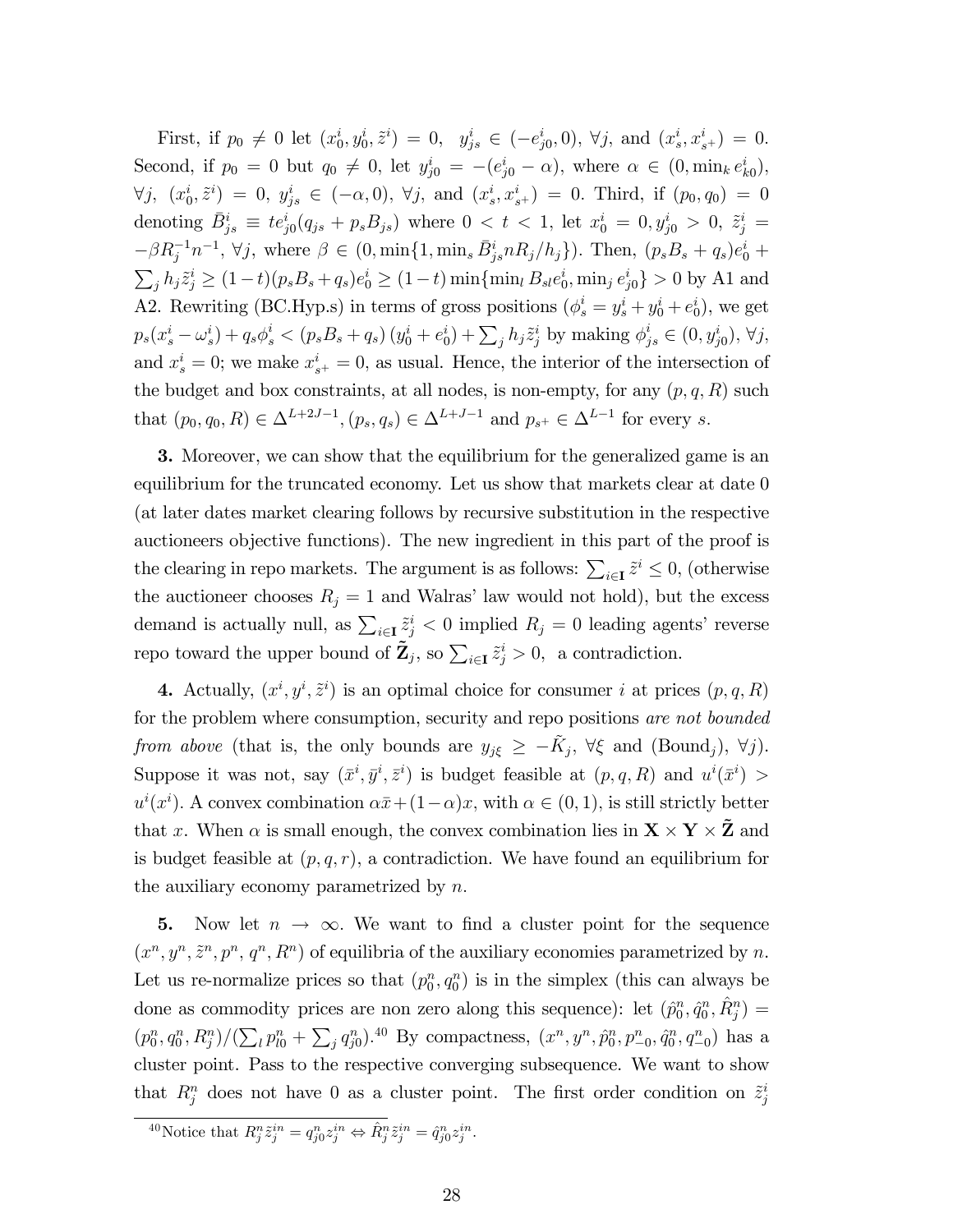requires  $\hat{R}^n_j \geq \sum_s \lambda^{in}_s$  $\int_s^{in} / \lambda_0^{in}$  (recall that  $\tilde{z}_j^i$  is only bounded from below), where  $\lambda^{in}_s$  $\frac{sin}{s}/\lambda_0^{in} = \frac{D_{1s}u^i(x^{in})}{D_{10}u^i(x^{in})}$  $\overline{D_1{}_{0}u^i(x^{in})}$  $\frac{\hat{p}_{10}^n}{p_{1s}^n}$ . Now, by A1,  $D_{1s}u^i(x)/D_{10}u^i(x)$  has a positive minimum on  $\{x : u^i(x) \geq u^i(\omega^i) \text{ and } x \leq \sum_i \omega^i\}.$  On the other hand,  $\hat{p}^n_{10}$  cannot have a zero cluster point. Otherwise, denoting by  $E_{10}$  the canonical vector in the direction of this good 1 and by  $\phi^{in}$  the position  $y^{in} + e_0^i$ , the consumption bundle  $(1 - \hat{p}_{10}^n)x^{in} + bE_{10}$  would be better than  $x^{in}$  and budget feasible for security and repo positions given by  $(1-\hat{p}_{10}^n)(\phi^{in}, \tilde{z}^{in})$ , for  $b = \min_{l,j} \{ \omega_{l0}^i, e_{j0}^i \}$ , satisfying also  $(\text{Box}.0n)$   $\left( \text{as} \left| (1 - \hat{p}_{10}^n)(\hat{q}_{j0}^n \phi_{j0}^{in} + \hat{R}_j^n \tilde{z}_j^{in}) \right| \leq$  $\Big| \hat{q}_{j0}^n \phi_{j0}^{in} + \hat{R}^n_j \tilde{z}^{in}_j$ ). So, for any j,  $R_j^n$ does not have 0 as a cluster point, and, therefore, by (Bound), the sequence of repo allocations  $\tilde{z}^n$  has a cluster point  $\tilde{z}$ .

**6.** To find an equilibrium it suffices to show that  $\hat{R}^n_j$  has a cluster point. Notice that market clearing in security and repo markets requires the aggregation of the left hand sides of the  $j<sup>th</sup>$  box constraints  $(Box.0n<sub>j</sub>)$  to be positive (equal to  $\hat{q}_{j0}^n \sum_i e_{j0}^i$ ). Hence, some agent must have a positive left hand side on the  $j<sup>th</sup>$  box constraint  $(Box.0n<sub>j</sub>)$  (and, therefore, this constraint non-binding) along some subsequence. Take the first order condition on  $\tilde{z}_j$  for this agent. It implies that along this subsequence  $\hat{R}^n_j = \sum_s \lambda_s^{in}$  $\frac{sin}{s}/\lambda_0^{in} + \frac{v_j^{in}}{\lambda_0^{in}}h_j$ , where  $v_j^{in}$  is the multiplier of the constraint (Bound<sub>j</sub>) for security j. Now,  $\lambda_s^{in}$  $\frac{in}{s}/\lambda_0^{in}$  is bounded, as  $D_{1s}u^{i}(x^{in})/D_{10}u^{i}(x^{in})$  and  $\hat{p}_{10}^{n}/p_{1s}^{n}$  are both bounded (by arguments similar to those made in the previous paragraph). We show next that  $(Bound<sub>i</sub>)$  is nonbinding for all  $n$  large enough (passing to a subsequence if necessary).

First notice by (Box.0n), for each security k,  $\liminf \hat{q}_{k0}^n \phi_{k0}^{in} + \hat{R}_k^n \tilde{z}_k^{in} \ge 0$ . This together with (BC.Hyp.0) implies that  $\hat{q}_{j0}^n \phi_{j0}^{in} + \hat{R}_j^n \tilde{z}_j^{in}$  is bounded from above. Passing to subsequences, if needed,  $\hat{q}_{j0}^n \phi_{j0}^{in}$  $_{j0}^{in}$  converges and, then, so does  $\hat{R}_{j}^{n}\tilde{z}_{j}^{in}$ . Now,  $\hat{q}_{j0}^n \nrightarrow 0$  (as  $\hat{q}_{j0}^n \ge \sum_s B_{js} p_s^n \lambda_s^{in}$  $\int_s^{in}/\lambda_0^{in}$  and therefore the sum across agents of the left hand side of  $(Box.0n_j)$  tends to  $\lim \hat{q}_{j0}^n \sum_i e_{j0}^i > 0$ . By the way agent *i* was chosen,  $\lim \hat{R}^n_j \tilde{z}^{in}_j > -\lim \hat{q}^n_{j0} \phi^{in}_{j0} \ge -\lim \hat{q}^n_{j0} K_j$ . Hence, for *n* large enough  $(Bound<sub>i</sub>)$  is non-binding.

So  $\hat{R}^n_j$  has a cluster point  $\hat{R}_j$  and, denoting  $\hat{q}_{j0} \equiv \lim \hat{q}^n_{j0}$ , we let  $z^i_j = \tilde{z}^i_j \hat{R}_j \hat{q}^{-1}_{j0}$ . Then  $(x, y, z, \hat{p}_0, p_{-0}, \hat{q}_0, q_{-0}, R)$  is an equilibrium for the original economy. We have proven that if there are short sales constraints an equilibrium exists.  $\blacksquare$ 

**Proof of Remark 2:** Consider a sequence of truncated economies whose short sales and security lending are bounded by an increasing bound  $\kappa_j^n$  tending to infinity, even though the values of short sales and repo are constrained. By Proposition 1, there is an associated sequence of truncated equilibria  $((x^n, y^n, z^n)^i, (\hat{p}_0^n,$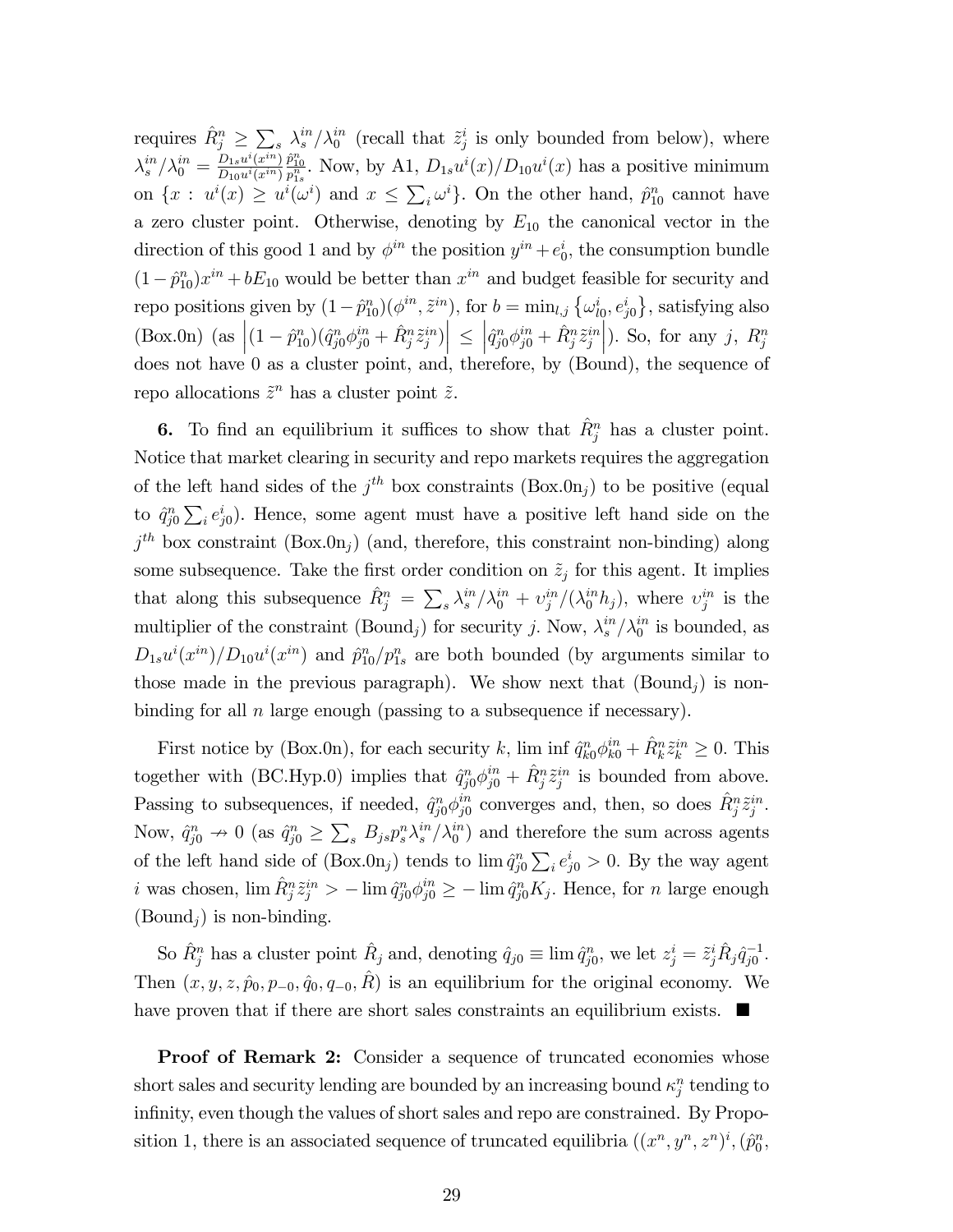$p_{-0}^n, \hat{q}_0^n, q_{-0}^n, \hat{r}^n)$ ). Recall that along this sequence we have used the normalization  $(\hat{p}_0^n, \hat{q}_0^n)$  in the simplex. The first order condition on  $y_{j0}^n$  implies that<sup>41</sup>

$$
\hat{q}_{j0}^n \ge \sum_{\xi > 0} \frac{D_{1\xi} u^1(x^n)}{D_{x_{10}} u^1(x^n)} \hat{p}_{10}^n B_{j\xi 1}
$$

As in item 5 in the proof of Proposition 1, assumption A1 guarantees that there are positive lower bounds for both  $\hat{p}_{10}^n$  and the marginal utilities ratios. The former follows from monotonicity and the interiority of  $(\omega_0^i, e_0^i)$  and the latter follows from smoothness. So there exists a uniform positive lower bound for all  $\hat{q}_{j0}^n$ . Thus we find uniform bounds for  $(\phi_{j0}^{i-})^n$  and for  $(z_j^{i-})^n$ . Hence, along the sequence of equilibria the added short sales constraints are non-binding beyond a certain index, at which point we have an equilibrium.  $\blacksquare$ 

#### Proof of Theorem 1:

We will use Lemma 1 and also the fact that security prices are bounded from below (by the same argument as in Remark 2). The proof follows the proof of Proposition 1 with the same initial five items, with  $(Box.0)$  replaced by  $(BoxH.0<sub>j</sub>)$ and replacing (Box.0n<sub>j</sub>) by the following (denoted  $(Box.0n_j)$ :  $q_{j0}(y_{j0}^i + e_{j0}^i)$  +  $R_j (H_j \tilde{z}_j^{i+} - \tilde{z}_j^{i+}$  $j^{(i+1)} \geq -1/n$ . However, item 6 should be redone as follows:

6<sup>'</sup>. Let us show that  $\hat{R}^n_j$  has a cluster point. Take the first order condition on  $\tilde{z}_j$  of any agent i:  $\hat{R}^n_j = \sum_s \lambda^{in}_s$  $s^{in}_{s}/\lambda_{0}^{in} + (v_{j}^{in} + \mu_{j0}^{in})/(\lambda_{0}^{in}h_{j}),$  where  $v_{j}^{in}$  and  $\mu_{j0}^{in}$  are the multipliers of the constraints (Bound<sub>j</sub>) and (Box.0'n<sub>j</sub>) for security j, respectively. Now,  $\lambda_s^{in}$  $\sum_{s}^{in} / \lambda_0^{in}$  is bounded, as  $\hat{p}_{10}^n / p_{1s}^n$  and  $D_{1s}u^i(x^{in}) / D_{10}u^i(x^{in})$  are both bounded (by arguments similar to those made in item 5). The ratio  $\mu_{j0}^{in}/\lambda_0^{in}$ is bounded by the first order condition on  $y_{j0}^{in}$  (see footnote 41). We show next that  $(Bound<sub>i</sub>)$  is non-binding for all n large enough.

By Lemma 1,  $\hat{q}_{j0}^n z_j^{in}$  is bounded from above and from below. Now, again by the first order condition on  $y_{j0}^{in}$ , security prices are bounded from below (due to A1), and therefore, repo positions of all agents are bounded from above and from below in the original variables  $z_j^{in}$ . Recall that  $\tilde{z}_j^{in} \equiv \hat{r}_j^n \hat{q}_{j0}^n z_j^{in}$  (where  $\hat{r}_j^n = 1/\hat{R}_j^n$ ). As  $\hat{R}^n_j \nightharpoonup 0$  we have that  $\hat{r}^n_j$  is bounded and, therefore,  $\tilde{z}^{\text{in}}_j$  becomes bounded (from above and from below). So,  $(Bound<sub>j</sub>)$  is not binding for *n* large enough as desired. Then  $\hat{R}^n_j$  has a cluster point,  $\hat{R}_j$ , and, denoting  $\hat{q}_{j0} \equiv \lim \hat{q}^n_{j0}$ , we let  $z_j^i = \tilde{z}_j^i \hat{R}_j \hat{q}_{j0}^{-1}$ . Then  $(x, y, z, \hat{p}_0, p_{-0}, \hat{q}_0, q_{-0}, \hat{R})$  is an equilibrium.

<sup>&</sup>lt;sup>41</sup>This first order condition is  $q_{j0}^n = \sum_{\xi>0}$  $\frac{\lambda_{\xi}^i}{\lambda_0^i} p_{\xi} B_{j\xi} + \frac{\mu_{j0}^i}{\lambda_0^i} + \sum_{\xi>0}$  $\frac{\mu^i_{j\xi}}{\lambda^i_0} + \frac{\chi^i_{j0}}{\lambda^i_0}$ , where  $\chi^i_{j0}$  is the multiplier of the constraint that bounds security  $j$  net trades from below.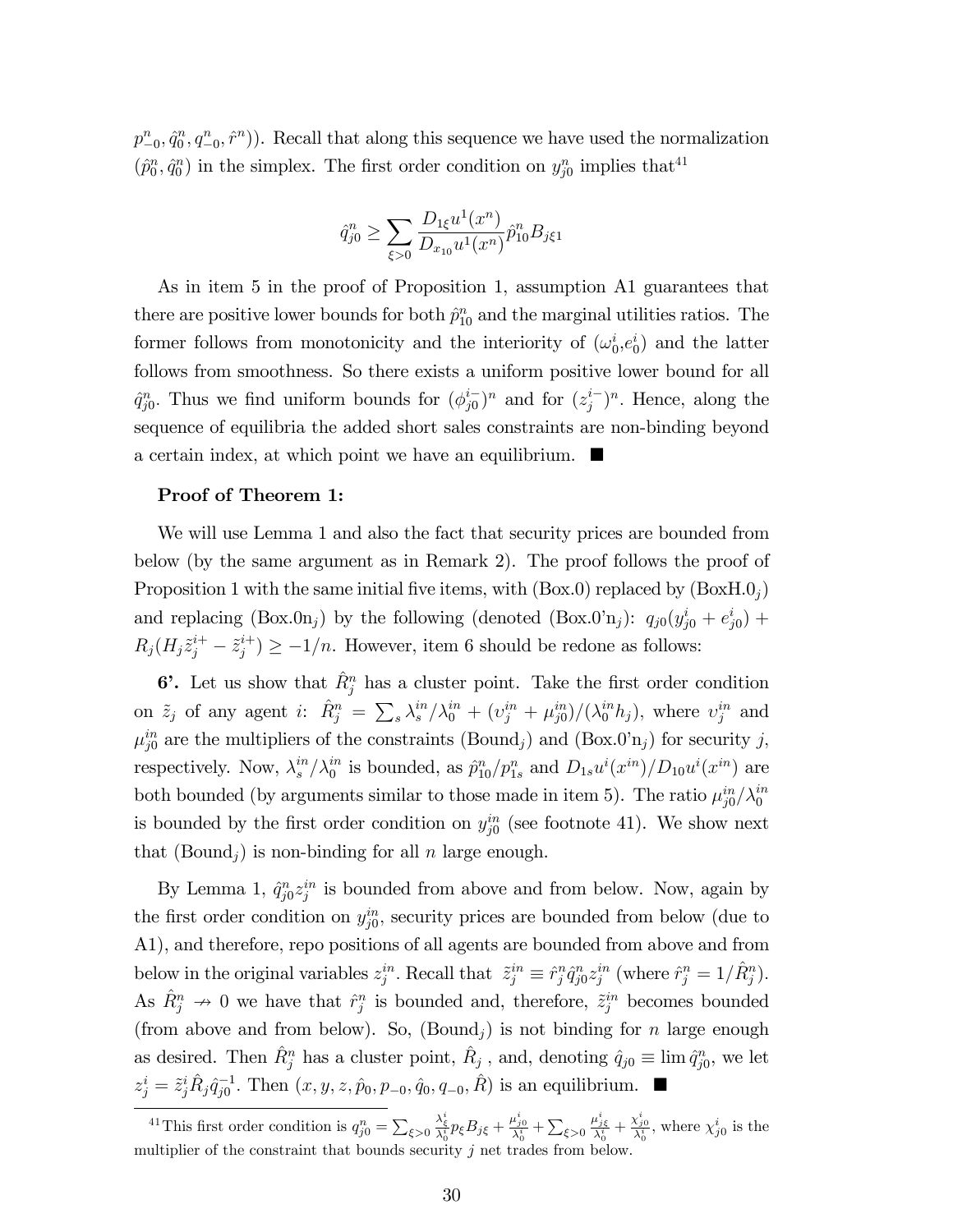**Proof of Lemma 2:** This is by assumption for dealers. The box constraint of any agent *i* is  $\phi_{j0}^i + \theta_j^i - \psi_j^i \ge 0$ , for any security *j*. This implies that  $\phi_{j0}^i + \theta_j^i$  $h_j \psi_j^i \geq 0$  for any security j. Therefore, the budget constraint of a non-dealer, at date 0, implies that dropping a few terms for any security j and for  $i \in \mathbb{N}$ :

$$
q_{j0}(\phi_{j0}^i + \theta_j^i - h_j \psi_j^i) \le p_0 \omega_0^i + q_0 e_0^i
$$
 (C.1)

(i) Let us start by bounding repo positions. Using inequality (C.1) and the box constraint we get  $q_{j0}(\psi_j^i - \theta_j^i + \theta_j^i - h_j\psi_j^i)$  $j^{(i)}_{j} \leq p_0 \omega_0^{i} + q_0 e_0^{i}$ . That is,

$$
q_{j0}\psi_j^i \le \frac{p_0\omega_0^i + q_0 e_0^i}{(1 - h_j)} \equiv L_j^i
$$

As non-dealers can only engage in repo with dealers, it follows that  $q_{j0}\theta_j^i$  $_j^i$  is bounded by  $\sum_{k\in\mathbf{N}} L_j^k$ , for  $i \in \mathbf{D}$ . Recall that  $M > 0$  is such that, for any security j and any  $k \in \mathbf{D}$ ,  $|q_{j0}\phi_j^i|$  $|j_0| \leq M$ . Now, the box constraint of a dealer implies that  $M(1/q_{j0}) \ge \psi_j^i - \theta_j^i$  and, therefore,  $\psi_j^i \le M(1/q_{j0}) + \sum_{k \in \mathbb{N}} L_j^k$ . It follows that for  $i \in \mathbf{N}$ ,  $\theta_j^i$  $j$  is bounded by  $(M(1/q_{j0}) + \sum_{k \in \mathbf{N}} L_j^k)(\# \mathbf{D}).$ 

(ii) Let us now bound security positions of non-dealers. Using inequality  $(C.1)$ we have that, for  $i \in \mathbb{N}$ ,  $q_{j0}(\phi_{j0}^{i} + h_{j}\theta_{j}^{i} - h_{j}\psi_{j}^{i} + (1-h_{j})\theta_{j}^{i})$  $j \leq p_0 \omega_0^i + q_0 e_0^i$ . By the box constraint we get  $q_{j0}(1-h_j)(\phi_{j0}^i + \theta_j^i)$  $j^{(i)}(j) \leq p_0 \omega_0^i + q_0 e_0^i$ . Let  $\phi_{j0}^i = \phi_{j0}^{i+} - \phi_{j0}^{i-}$ , where  $\phi_{j0}^{i+} = \max\{0, \phi_{j0}^{i+}\}\$  and  $\phi_{j0}^{i-} = -\min\{0, \phi_{j0}^{i}\}\$ . As  $\phi_{j0}^{i+} \phi_{j0}^{i-} = 0$  we obtain

$$
q_{j0}\phi_{j0}^{i+} \le \frac{p_0\omega_0^i + q_0 e_0^i}{(1 - h_j)}
$$
(C.2)

Now, for  $i \in \mathbb{N}$ ,  $\phi_{j0}^{i-}$  is also bounded in value as  $\sum_{k} \phi_{j0}^{k+} = \sum_{k} \phi_{j0}^{k-} + \sum_{k} e_{j0}^{k}$ . This completes the proof of Lemma 2.  $\blacksquare$ 

#### Proof of Theorem 2:

We adapt the proof of Proposition 1 replacing date 0 budget constraints by (BC.nd) and (BC.d). The box constraint (Box.0) is now replaced by  $y_{j0}^i + e_{j0}^i +$  $\theta_j^i - \psi_j^i \geq 0$ . Let  $R_{jk} = 1/r_{jk}$ ,  $k = 1, 2$ . Then we redo step 1 of the proof of Proposition 1 doing the following change of variables:  $\hat{\theta}_j^i \equiv r_{jk}q_{j0}\theta_j^i$  $_{j}^{\imath}$   $(k=1$  if  $i \in \mathbf{D}, k = 2$  if  $i \in \mathbf{N}$ ) and  $\tilde{\psi}_j^i \equiv r_{jk}q_{j0}\psi_j^i$  $j_i^i$  ( $k = 1$  if  $i \in \mathbb{N}$ ,  $k = 2$  if  $i \in \mathbb{D}$ ).

Constraint (Bound<sub>j</sub>) is now replaced by:  $\psi_j^i \leq q_{j0} \bar{K}_j (R_j + 1/n)^{-1}$ , where  $-\bar{K}_j$ is a lower bound on repo positions (by Lemma 2 and using the positive lower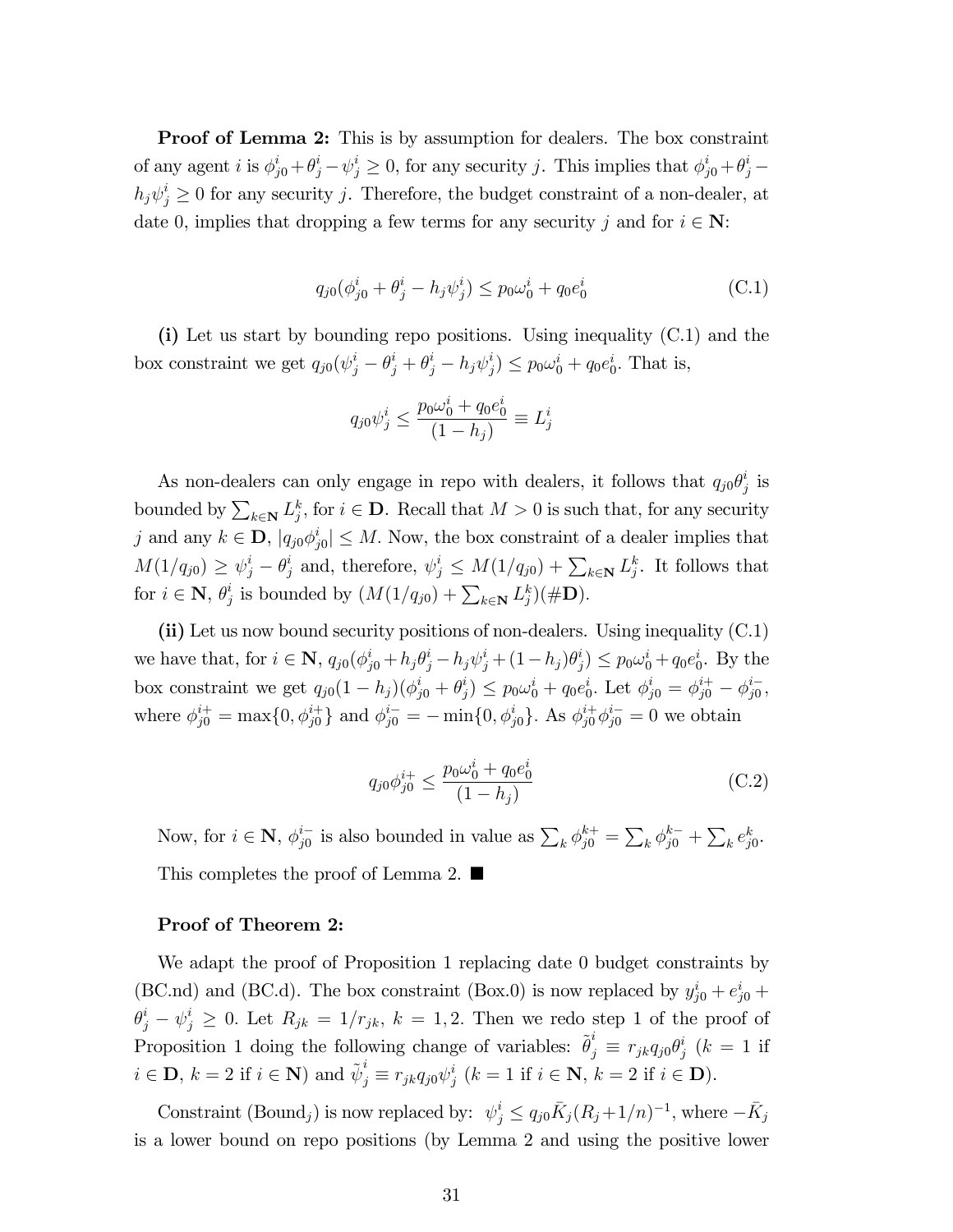bound on security prices, as in the proof of Remark 2). (BC.Hyp.0), (BC.Hyp.s) and (Box.0n) are easily adapted for the variables  $\tilde{\theta}^i_j$  and  $\tilde{\psi}^i_j$  $i_j$ . In item 2, date 0 auctioneer now chooses  $R_{j1}$  and  $R_{j2}$  to clear the two repo markets of the same security j, as explained. Items  $3-5$  follow as before, and item 6 is redone as in 6<sup> $\prime$ </sup> (of proof of Theorem 1) using now Lemma 2 instead of Lemma 1.  $\blacksquare$ 

#### Computation to the Example of robust specialness:

For the proposed portfolio vector and prices, (BC.0) requires  $x_0^B = \omega_0^B +$ 0.01 and  $x_0^A = \omega_0^A - 0.01$ . For  $s = 1, 2$ , let  $x_{2s}^A = \omega_{2s}^A + e^A$  and  $x_{2s}^B = \omega_{2s}^B$ . Then,  $y_{1s}^A = -1$  and  $y_{1s}^B = 1$ . The FOC with respect to  $y_0^i$ ,  $z^i$ ,  $x_t^i$  and  $y_{1s}^i$  are, respectively,

$$
\lambda_0^i = \lambda_{11}^i + \lambda_{12}^i + \lambda_{21}^i + \lambda_{22}^i + \mu_0^i + \mu_{11}^i + \mu_{12}^i \tag{1i}
$$

$$
\mu_0^i = h(\lambda_0^i - r(\lambda_{11}^i + \lambda_{12}^i))
$$
\n(2*i*)

$$
\lambda_{\xi}^{i} = \alpha_{\xi}^{i}/x_{\xi}^{i} \tag{3i, \xi}
$$

$$
\mu_{1s}^i = q_{1s} \lambda_{1s}^i - \lambda_{2s}^i, \ s = 1, 2 \tag{4i}
$$

For  $(\lambda_0^B)$  $\mathcal{L}_{0}^{B}, \lambda_{11}^{B}, \lambda_{12}^{B}) = (2.5, 1, 1), (2B)$  holds with  $\mu_{0}^{B} = 0.396$ . Using  $(4B)$ , we write (1B) as  $2.5 = 2.396 + q_{11} + q_{12}$ . Let  $q_{11} = 0.04$  and  $q_{12} = 0.064$ . Then (4B) holds for  $(\mu_{11}^i, \mu_{12}^i, \lambda_{21}^B, \lambda_{22}^B) = (0, 0, 0.04, 0.064)$ . Now (BC.0) and  $(3B,0)$  hold for  $(x_0^B, \omega_0^B, \alpha_0^B) = (1, 0.99, 2.5)$ , whereas (BC.1s) and  $(3B,1s)$  hold for  $(x_1^B, \omega_{11}^B, \alpha_{11}^B) = (1, 1.0005, 1)$  and  $(x_{12}^B, \omega_{12}^B, \alpha_{12}^B) = (1, 1.0245, 1)$ . Similarly (BC.2s) and (3B,2s) hold for  $(x_{21}^B, \omega_{21}^B, \alpha_{21}^B) = (25, 25, 1)$  and  $(x_{22}^B, \omega_{22}^B, \alpha_{22}^B) =$  $(15.625, 15.625, 1).$ 

Agent A's box constraints are not binding, so  $\mu_0^A = 0$ ,  $\mu_{11}^A = 0$  and  $\mu_{12}^A = 0$ . Take (2A), for  $\lambda_{11}^A = 1$  we get  $\lambda_{12}^A = \lambda_0^A$  $\int_0^A$  /r – 1.0n the other hand, using (4A) we write (1A) as  $1.04 + 1.064\lambda_{12}^{A} = \lambda_0^{A}$  $_{0}^{A}$ . Then  $\lambda_{0}^{A} = 1.8$  and  $\lambda_{12}^{A} = 5/7$ . Choose  $(x_0^A, \omega_0^A, \alpha_0^A) = (1, 1.01, 1.8), (x_{11}^A, \omega_{11}^A, \alpha_{11}^A) = (2, 1.9895, 2) \text{ and } (x_{12}^A, \omega_{12}^A, \alpha_{12}^A) =$  $(7/5, 1.3655, 1)$ . Now, take  $(\lambda_{21}^A, \lambda_{22}^A) = (0.04, 8/175)$  and choose  $(x_{21}^A, \omega_{21}^A, \alpha_{21}^A) =$  $(1, 0.99, 0.04)$  and  $(x_{22}^A, \omega_{22}^A, \alpha_{22}^A) = (21.875, 21.865, 1).$ 

# References

[1] J. Aitken and M. Singh, "Deleveraging after Lehman - Evidence from Reduced Rehypothecation", *IMF Working Paper* WP/09/42 (2009).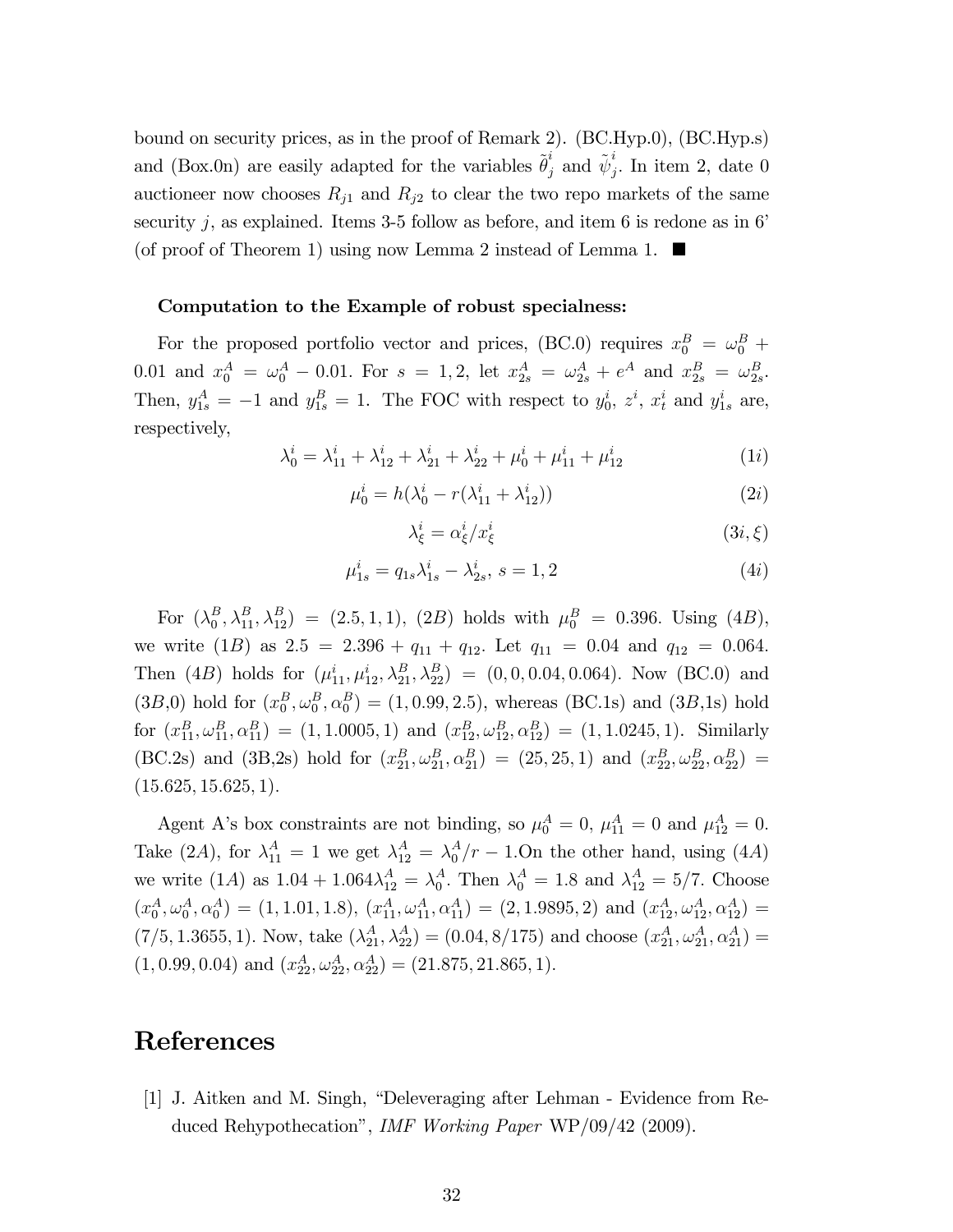- [2] A. Araujo, M. Páscoa and J.P. Torres-Martínez, "Collateral Avoids Ponzi Schemes in Incomplete Markets", *Econometrica*, 70 (2002), 1613-1638.
- [3] A. Araujo, J. Fajardo, and M. Páscoa, "Endogenous Collateral", *Journal of* Mathematical Economics 41 (2005), 439-462.
- [4] Y. Balasko and D. Cass, "The Structure of Financial Equilibrium with Exogenous Yields: The Case of Incomplete Markets", *Econometrica* 57 (1989), 135-62.
- [5] J.-M. Bottazzi, "Incomplete Markets: Transverse Financial Structures", Economic Theory 20 (2002), 67-82.
- [6] J.-M. Bottazzi, "Existence of Equilibria with Incomplete Markets: The Case of Smooth Returnsî, Journal of Mathematical Economics 24 (1995), 59-72.
- [7] M. Brunnermeier and L. Pedersen, "Market Liquidity and Funding Liquidityî, Review of Financial Studies 22 (2009), 2201-2238.
- [8] Debreu, G. "Smooth preferences", *Econometrica* 40 (1972), 603–615.
- [9] Debreu, G. "A social equilibrium existence theorem", *Proc. Natl. Acad. Sci.*  $USA$  38 (1952), 803-886
- [10] D. Duffie, "Special Repo Markets", *Journal of Finance* 51 (1996), 493-526.
- [11] D. Duffie, N. Gârleanu and L. H. Pedersen, "Securities Lending, Shorting, and Pricing", *Journal of Financial Economics* 66 (2002), 307-339.
- [12] D. Duffie and W. Shafer, "Equilibrium with Incomplete Markets, I: A basic model of generic existence", Journal of Mathematical Economics 14 (1985), 285-99.
- [13] A. Fostel and J. Geanakoplos, "Leverage Cycles and the Anxious Economy", American Economic Review 98 (2008), 1211-1244.
- [14] J. Geanakoplos, "Liquidity, Default, and Crashes: Endogenous Contracts in General Equilibrium", in Advances in Economics and Econometrics: Theory and Applications, Eighth World Conference, Volume II, Econometric Society Monographs 2003, 170-205.